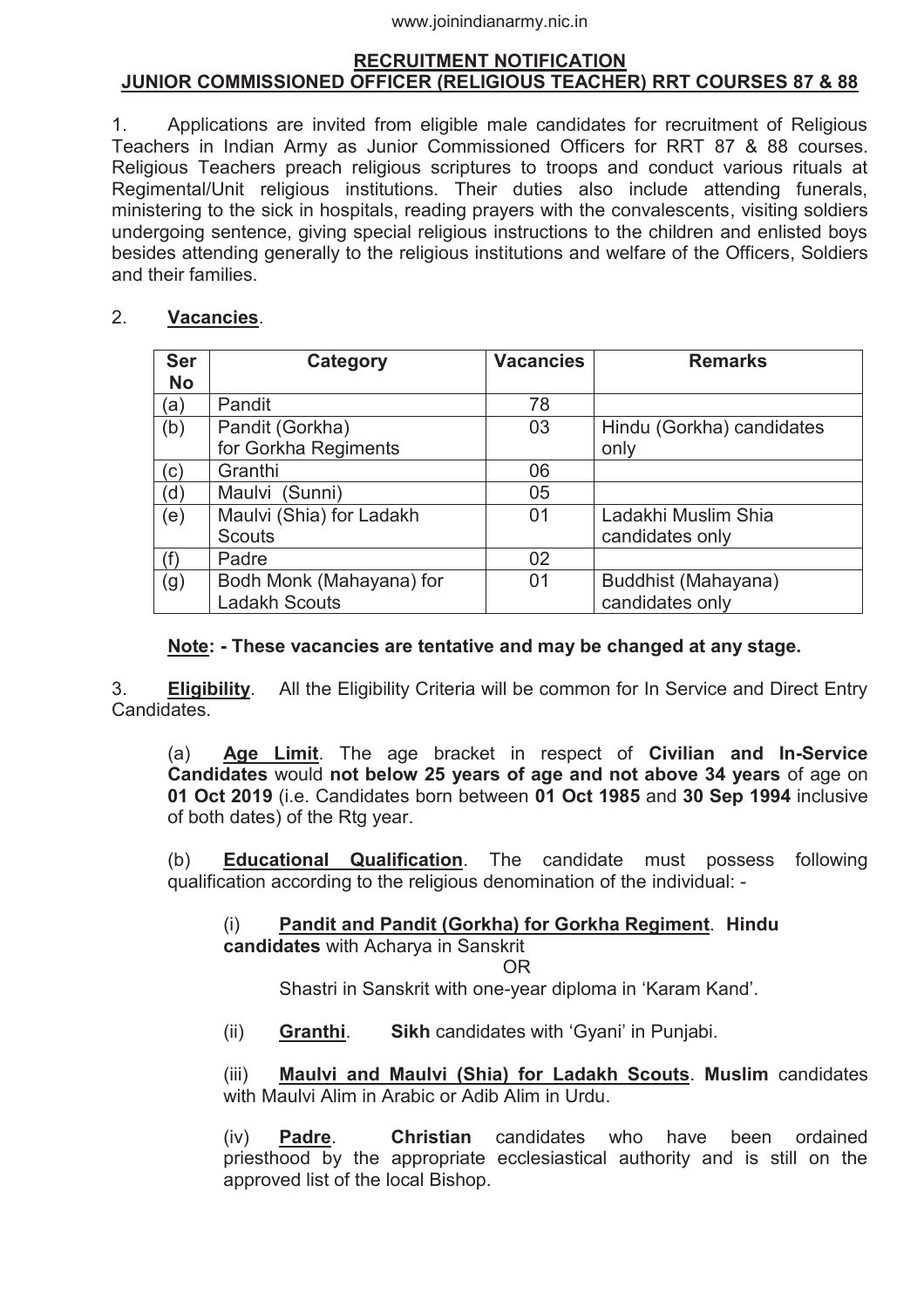(v) **Bodh Monk (Mahayana)**. **Buddhist (Mahayana)** candidates who have been ordained Monk/Buddhist Priest, by the Appropriate Authority. The term Appropriate Authority will mean Head Priest of the Monastery where the person has been initiated into priesthood. The head priest should be in possession of Geshe (PhD) of Khanpa or Lopon or Rabjam with proper certificate from Monastery.

**Note**:- The above mandatory education qualifications should be acquired by individuals from recognized universities. All the above eligibility criteria are common for **In-service and Direct Entry candidates.** 

### 4. **Medical Standard**.

(a) A candidate should have robust physique and mental health, chest should be well developed having minimum 5 cm expansion, should have normal hearing with each ear, should have sufficient number of natural teeth, i.e. 14 dental points with healthy gums. Candidate should not have diseases like deformity of bones, hydrocele, varicose veins or piles.

 (b) Serving combatants on Remusteration candidates must be in medical category SHAPE-1. Remusteration candidates will be exempted from recruiting medical examination at the time of recruiting rally. A certificate indicating medical category duly signed by Army Medical Authority where individual is serving and countersigned by the Commanding Officer of the unit will be submitted by the candidate.

| S No | <b>Criteria</b> | <b>Minimum Standard</b>                                                |
|------|-----------------|------------------------------------------------------------------------|
| (a)  | Height          | 160 (157 for Gorkhas & Ladakhi region candidates)                      |
|      | cm)             |                                                                        |
| (b)  | Chest (cm)      | 77                                                                     |
| (c)  | Weight          | 50<br>(48 for Gorkhas)                                                 |
|      | (kg)            |                                                                        |
| (d)  | Physical        | 1.6 Km Run (1600 Mtr)                                                  |
|      | <b>Fitness</b>  | <b>Candidate Upto 30 yrs of Age:</b> should be able to run in 05       |
|      | Test            | Minutes 45 seconds.                                                    |
|      |                 | Candidate Beyond 30 yrs of Age: should be able to run in 06            |
|      |                 | Minutes 30 seconds.                                                    |
|      |                 |                                                                        |
|      |                 | <b>Note:</b> Provisions for extra time for 1.6 km run in Hilly Terrain |
|      |                 | Areas: -                                                               |
|      |                 | Between 5000 ft to 9000 ft - Additional 30 secs<br>(i)                 |
|      |                 | (ii)<br>Between 9000 ft to 12000 ft - Additional 120 secs              |
|      |                 |                                                                        |

# 5. **Physical Standard and Fitness Test.**

6. **Screening**. Candidates found eligible will be issued with Admit Card for initial screening which will include checking of original certificate, physical fitness test followed by medical examination at respective Headquarters Recruiting Zone/Regimental Centres concerned.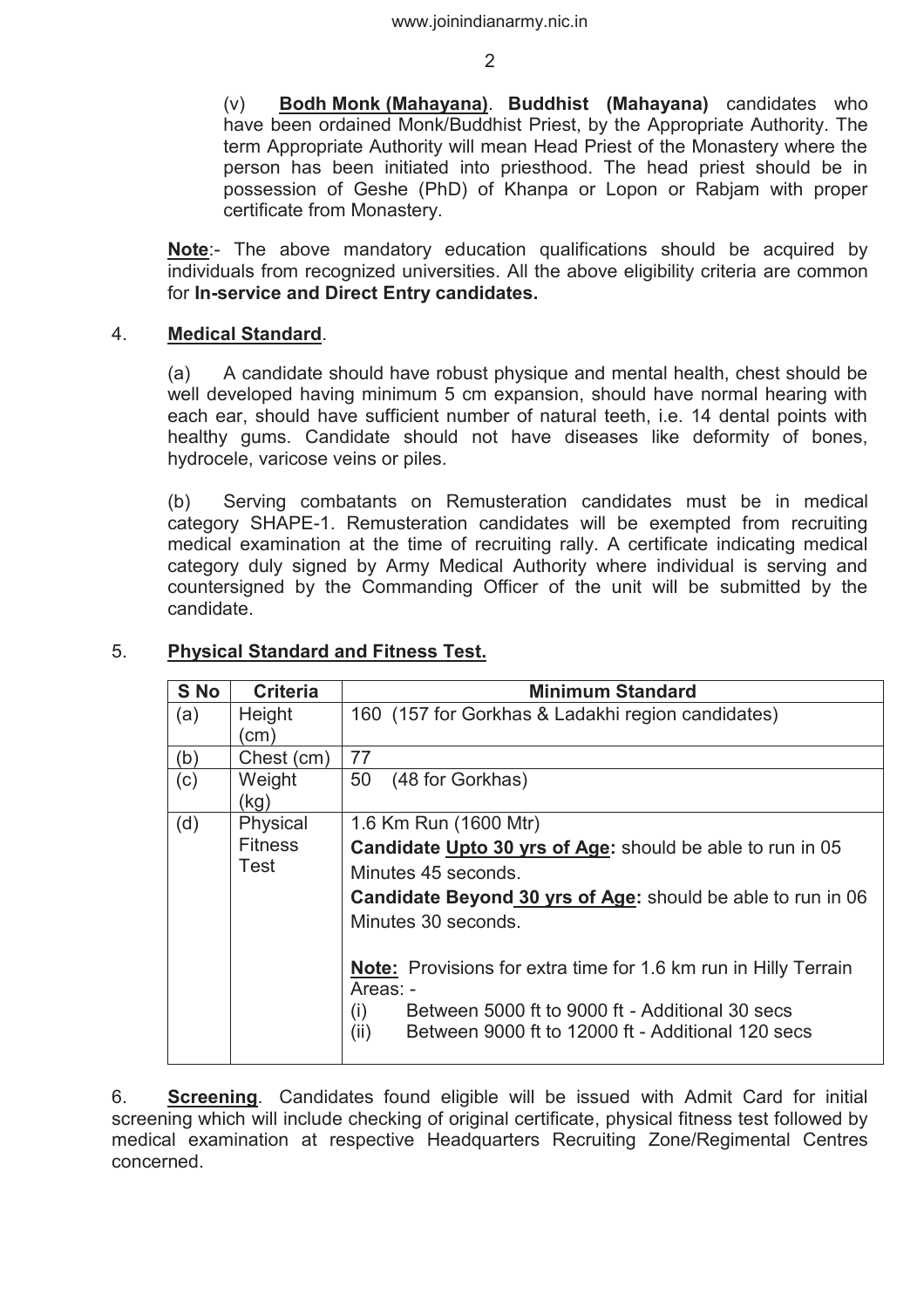7. **Written Examination, Interview and Terms of Enrolment**. Screened candidates will be put through written examination which will be conducted on **24 Feb 2019.** The written examination will contain objective type of questions and comprise of two papers as follows: -

| <b>Paper</b>                                             | <b>Pass Marks</b><br>/Max Marks | <b>Total</b><br><b>Questions</b> | <b>Marks</b><br>per<br><b>Question</b> | <b>Negative</b><br><b>Marks</b><br>per<br><b>Wrong</b><br><b>Answer</b> |
|----------------------------------------------------------|---------------------------------|----------------------------------|----------------------------------------|-------------------------------------------------------------------------|
| Paper-1                                                  | 40/100                          | 50                               | 02                                     | $-0.5$                                                                  |
| (General Awareness)                                      |                                 |                                  |                                        |                                                                         |
| Paper-2<br>(specific)<br>to                              | 40/100                          | 50                               | 02                                     | $-0.5$                                                                  |
| religious denominations as<br>applied by the candidates) |                                 |                                  |                                        |                                                                         |

**Note**: 1. Paper-1 is common to candidates of all religious denominations. Paper-I is a qualifying exam only. Candidates scoring min 40% marks in Paper-I will only be assessed in Paper-II. Marks obtained in Paper-1 will not be counted while preparation of merit list for appearing in the interview or final selection.

 2. Marks obtained in Paper-2 will be counted for preparation of merit list for appearing in the interview.

 3. **No bonus marks** is entitled to son of Serving/Ex-servicemen/War Widow/Widow and Sportsmen/NCC/Computer certificate holders.

(a) The final merit list will be based on the marks obtained by the candidates in Paper-2 and Interview. Only those candidates who come in the merit will be interviewed by a board of officers at 1 ASC Trg Centre, Bangalore and 39 GTC, Varanasi as applicable.

(b) The names of candidates declared successful in the written examination and short listed for interview will be put on Rtg Dte website www.joinindianarmy.nic.in by HQ Rtg Zone, Bangalore.

# 8. **Terms of Enrollment**

(a) Candidates finally selected will be enrolled as JCO (RT) and will undergo **06** weeks of Basic training at BEG and Centre, Kirkee followed by 11 weeks of training specific to religious denominations as applied by the candidates at Institute of National Integration (INI), Pune.

(b) On successful completion of training the candidates will be commissioned as Religious Teachers in the rank of Naib Subedar as per existing terms and conditions. Rejection can take place at any stage during training also.

# 9. **How to Apply**.

 (a) The recruitment will be carried out through all the Headquarters Recruiting Zones, Independent Recruiting Office (Delhi Cantt), GRD Kunraghat, Ladakh Scouts Regt Centre (Leh).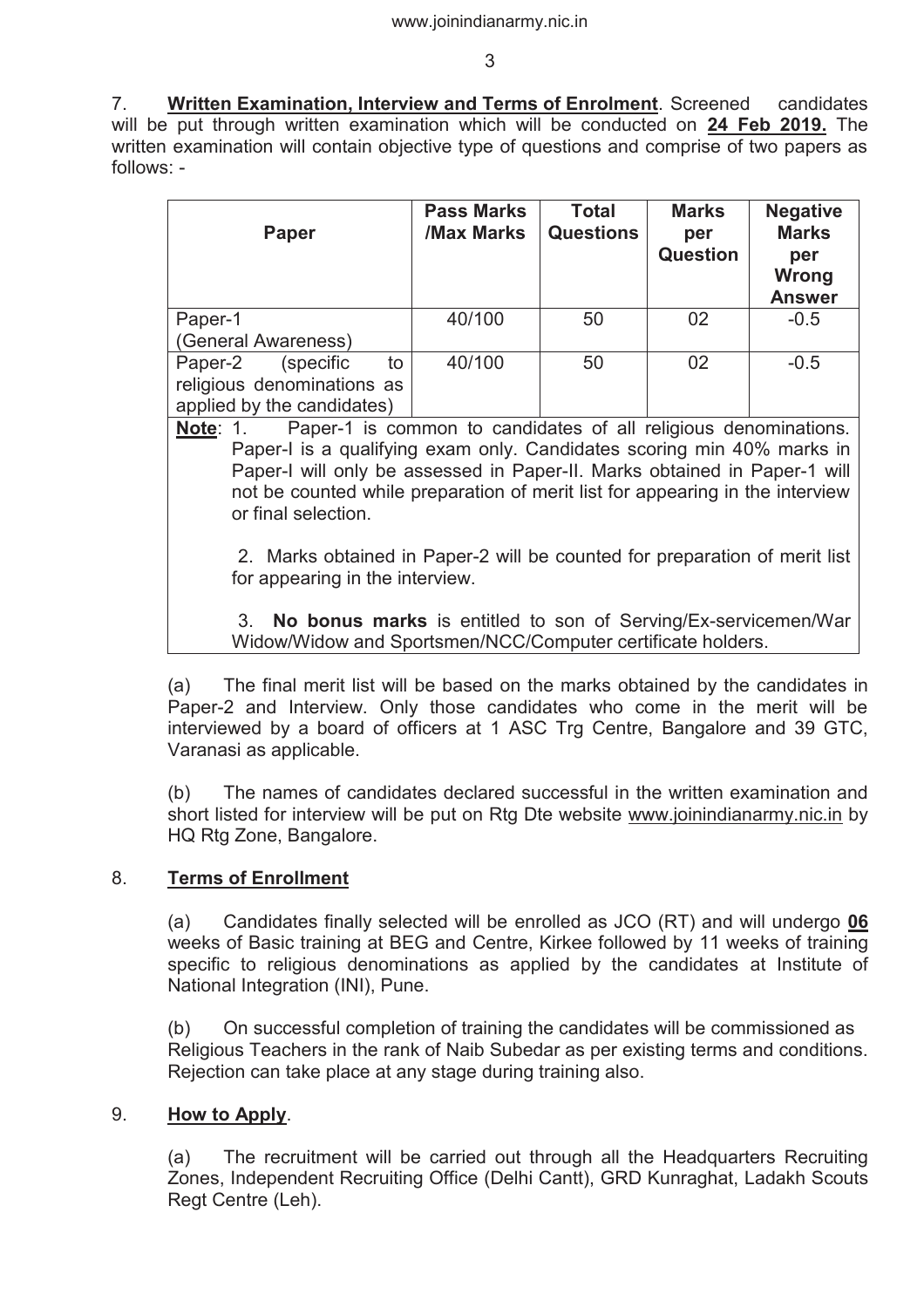(b) **Civil Candidates** can appear for screening and written exam only in the Headquarter Recruiting Zone or Independent Recruiting Office (Delhi Cantt) covering their place of domicile.

 (c) **Service candidates** will appear for screening and written in the Recruiting Zones or Independent Recruiting Office (Delhi Cantt) nearest to their place of posting.

### (d) **Submission of Application by Civil Candidates**.

(i) **Civil Candidates**. Applying for **Pandit, Granthi, Padri and Maulvi (Sunni)** categories, applications **will only be accepted online on website www.joinindianarmy.nic.in.** Manual applications for these categories will be rejected (detailed instructions given in 'INSTRUCTIONS FOR ONLINE APPLICATION').

(ii) **Civil Gorkha Candidates**.Applying for Pandit (Gorkha) category will submit written application duly filled to Gorkha Recruiting Depot, Kunraghat only (please refer the given application pro-forma).

(iii) **Civil Muslim(Shia) Candidates of Ladakh region**. Applying for Maulvi(Shia) category will submit written application duly filled to Ladakh Scouts Regimental Centre, Leh only (please refer application pro-forma).

(iv) **Civil Buddhist (Mahayana) Candidates of other than Sikkim Region**. Applying for Bodh Monk will submit written application duly filled to Ladakh Scouts Regimental Centre, Leh only (please refer application pro-forma).

(e) **Submission of Application by Service Candidates**: Applications will only be accepted through official channel (detailed instructions are in 'INSTRUCTIONS FOR SERVING SOLDIER').

(f) All the above terms and conditions, vacancies and selection procedures are subject to change from time to time. **Only male candidates** are eligible to apply.

(g) List of recognised universities to be verified from the official website of UGC/AICTE or the nearest HQ Recruiting Zone/Army Recruiting Office/ Independent Recruiting Office, Delhi Cantt.

(h) Candidates who are serving with any organization and are selected for the interview will produce "No Objection Certificate" from their employer at Zonal Recruiting Office before dispatch.

(j) The candidates are required to produce the following original documents, when called for screening: -

Character certificate by Sarpanch of the Village or authorized signatory of the State Government.

(ii) Domicile/Resident/Nativity certificate from the authorized signatory of the State Government.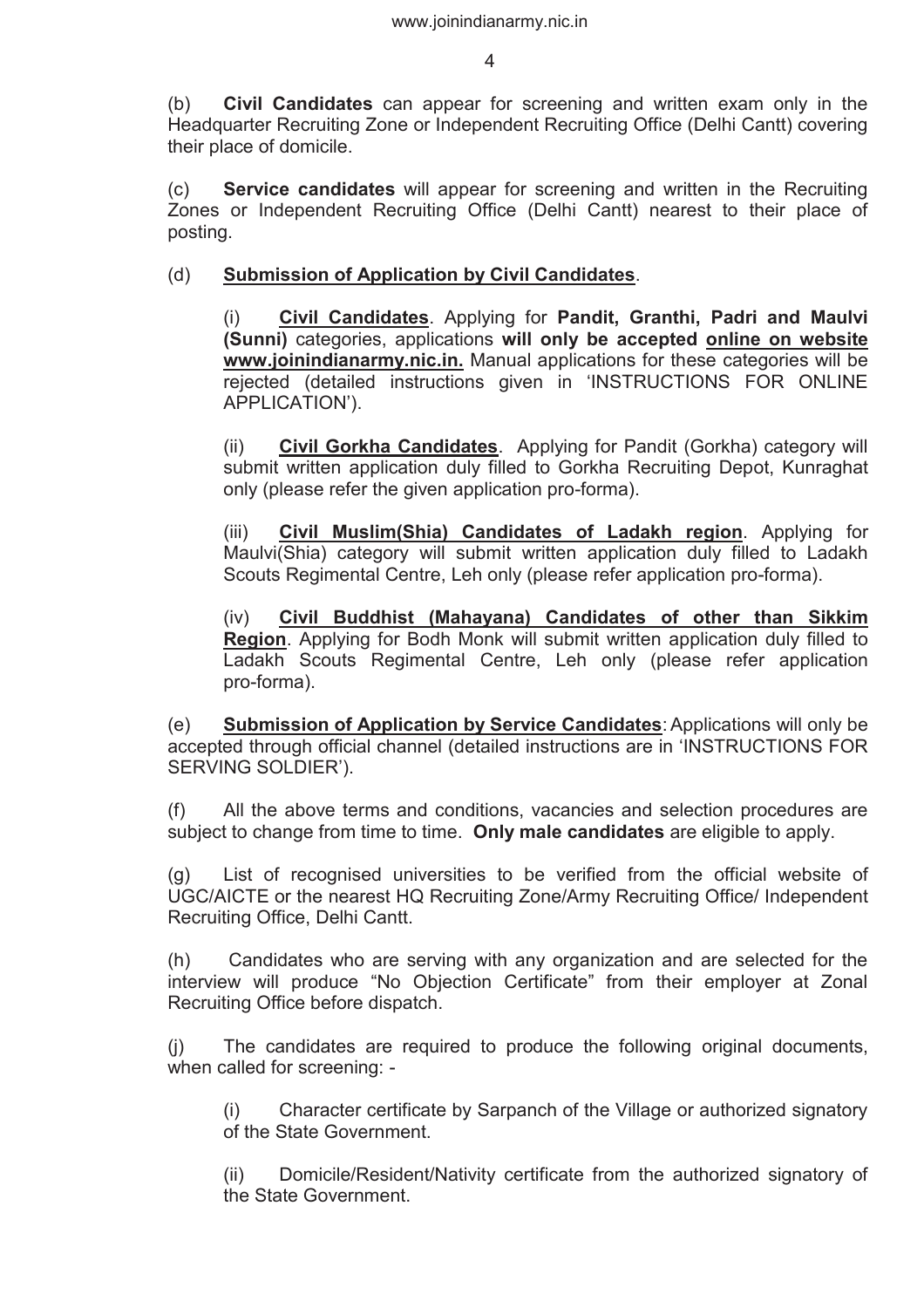(iii) Original Certificate from matriculation onward and detailed Mark sheet of each year separately pertaining to Educational qualification.

(iv) Son of Servicemen/Ex-servicemen, Son of War Widow/Son of Widow, certificate in original, if applicable.

(k) Permanent body tattoos are only permitted on inner face of forearms i.e., from inside of elbow to the wrist and on the reverse side of palm/back (dorsal) side of hand. Permanent body tattoos on any other part of the body are not acceptable and candidates will be barred from further selection. Tribes with tattoo marks on the face or body as per their existing custom and traditions will be permitted on a case to case basis.

(l) Do not use performance booster drugs to clear physical fitness test. It is better to practice and clear the test.

### (m) **Touts and agents have no role to play and candidates are advised not to be lured by such agents/agencies.**

(n) Do not use mobile phone or unfair means during Common Entrance Exam.

(o) Candidates will get their pre-medical examination done under own arrangement before participating in Physical Fitness Test. Recruitment organisation will not be responsible for any mis-happening.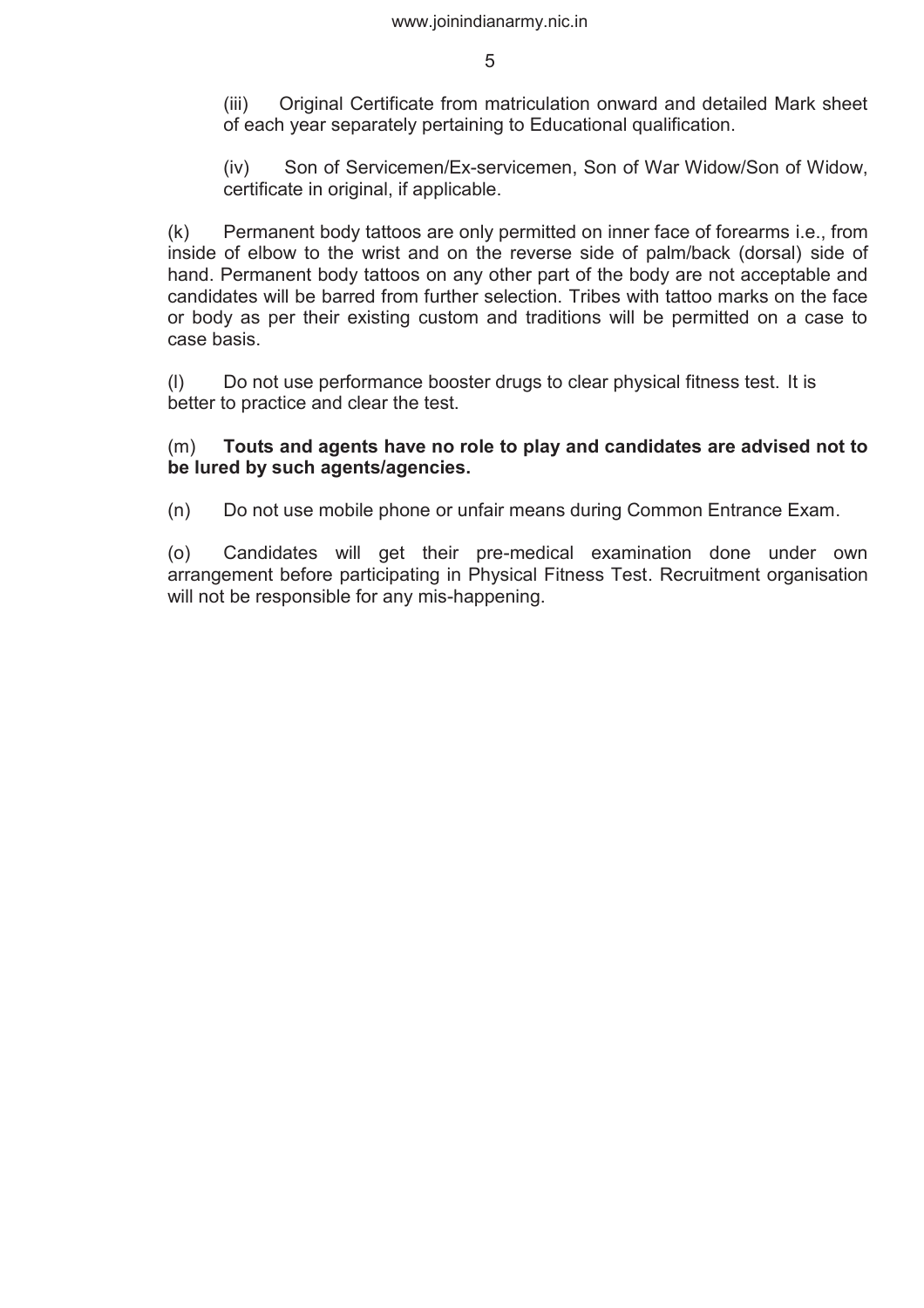### **INSTRUCTIONS FOR CIVIL CANDIDATES FOR ONLINE APPLICATION**

### **JCO (RT) PANDIT, GRANTHI, PADRI AND MAULVI CATEGORIES ONLY**

1. Recruitment of Junior Commissioned Officer (Religious Teacher) for Pandit, Granthi, Padri and Maulvi (Sunni) categories will be through the online registration and online application on our website **www.joinindianarmy.nic.in**.

### **Online Registration**

2. Candidates can click on "Check Eligibility" on www.joinindianarmy.nic.in and can apply online for chosen / eligible career option in the Indian Army. For online application candidates should carry the following: -

- (a) Education qualification certificates including matriculation certificate.
- (b) Personal details, including permanent address with PIN Number.
- (c) Verification / domicile certificate.
- (d) Have a personal valid e-mail.
- (e) Have a personal mobile number.

3. **Procedure for Applying Online**. For registering online, visit the website www.joinindianarmy.nic.in and proceed as follow: -

(a) Click on the portion 'Apply Online' on the home page in JCO/ OR enrolment row (green coloured).

(b) Fill the online registration form. Tips to assist in filling up field have been provided as you highlight each field.

(c) After filling the details, your profile will open.

(d) Click on Apply Online. As per your eligibility, the options with caption Apply Online will appear. Click on the Button to apply and details filled in during registration will come as prefilled. Fill the balance details on each tab like contact details and education details etc.

(e) After filling the form, click on preview and check if all the information entered by you is correct as you will not be able to make any correction after saving.

(f) Candidates can log in by using the e-mail id and password and candidates can take the print out of the application form any time.

(g) Once the registration closes on the last day, system will generate Roll Number for eligible candidates.

(h) Applicants are advised to check the profile on www.joinindianarmy.nic.in for obtaining Roll Number.

(j) Admit Card is generated when the rally is scheduled.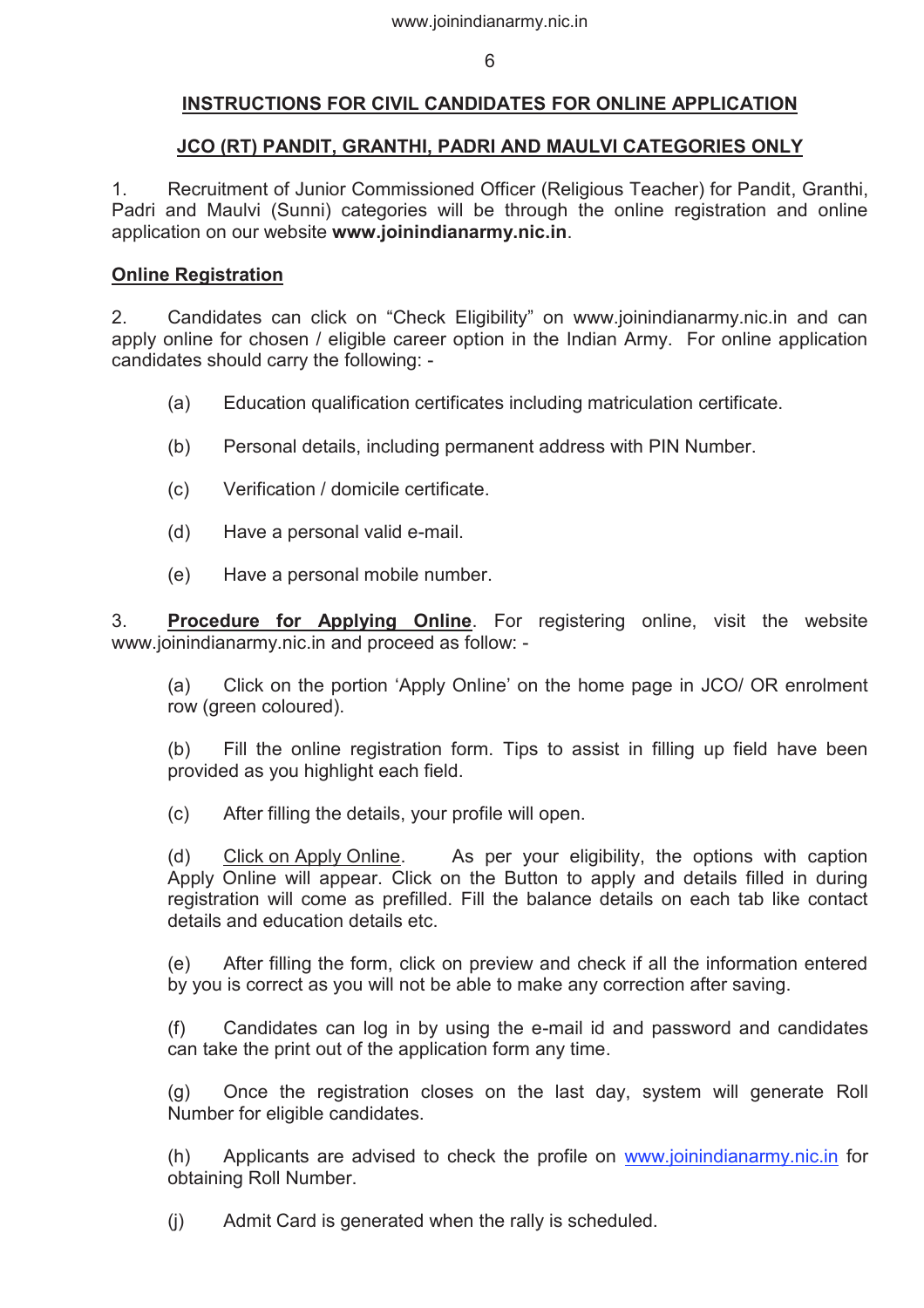(k) Applicants are advised to check the profile of www.joinindianarmy.nic.in for Admit Card.

(l) The candidates are required to print one copy of Admit Card and affix their recent passport size photograph on it.

4. Online registration does not imply that the candidate has fulfilled all the criteria for recruitment.

5. Your registration is subject to subsequent scrutiny and can be rejected, if found INELIGIBLE/INVALID at any point of time.

6. Before submitting the application check the entries made and save the application. After submitting the application, take two copies of the printout and the Roll Number generated by the system.

7. Please print one copy of Admit Card on good quality paper in black and white laser printer with 600 x 600 or higher resolution and affix your recent passport size photo on it.

8. Admit Card is compulsory document to be carried for rally on scheduled date along with following documents in **Original as well as Photocopies**: -

(a) Character certificate by Sarpanch of the Village or authorized signatory of the State Government.

(b) Domicile/Resident/Nativity certificate from the authorized signatory of the state Government.

(c) Certificate from matriculation onward and detailed Mark sheet of each year separately pertaining to Educational qualification.

(d) Original and photocopy of relationship certificate issued by concerned Record Officer for Son of serviceman/Ex-servicemen, Son of War Widow/Son of Widow, if applicable.

9. Candidates must submit only one application. Receipt of multiple applications from the same candidate will result in cancellation of candidature.

# **ONLINE REGISTRATION OPENS ON 05 Oct 2018 AT 1000 HRS**

### **ONLINE REGISTRATION CLOSES ON 03 Nov 2018 AT 1700 HRS**

"Do not waste your money on touts. Recruiting process has been Computerized, and Touts cannot influence anything. Have faith on your hard work"

### **DISCLAMIER**

 The terms and conditions, given in the notification and on the website are subject to hange and should therefore be treated as guidelines only. In case of any ambiguity the existing policies rules and regulation of Indian Army / Govt of India will be final. Details are also available on website www.joinindianarmy.nic.in.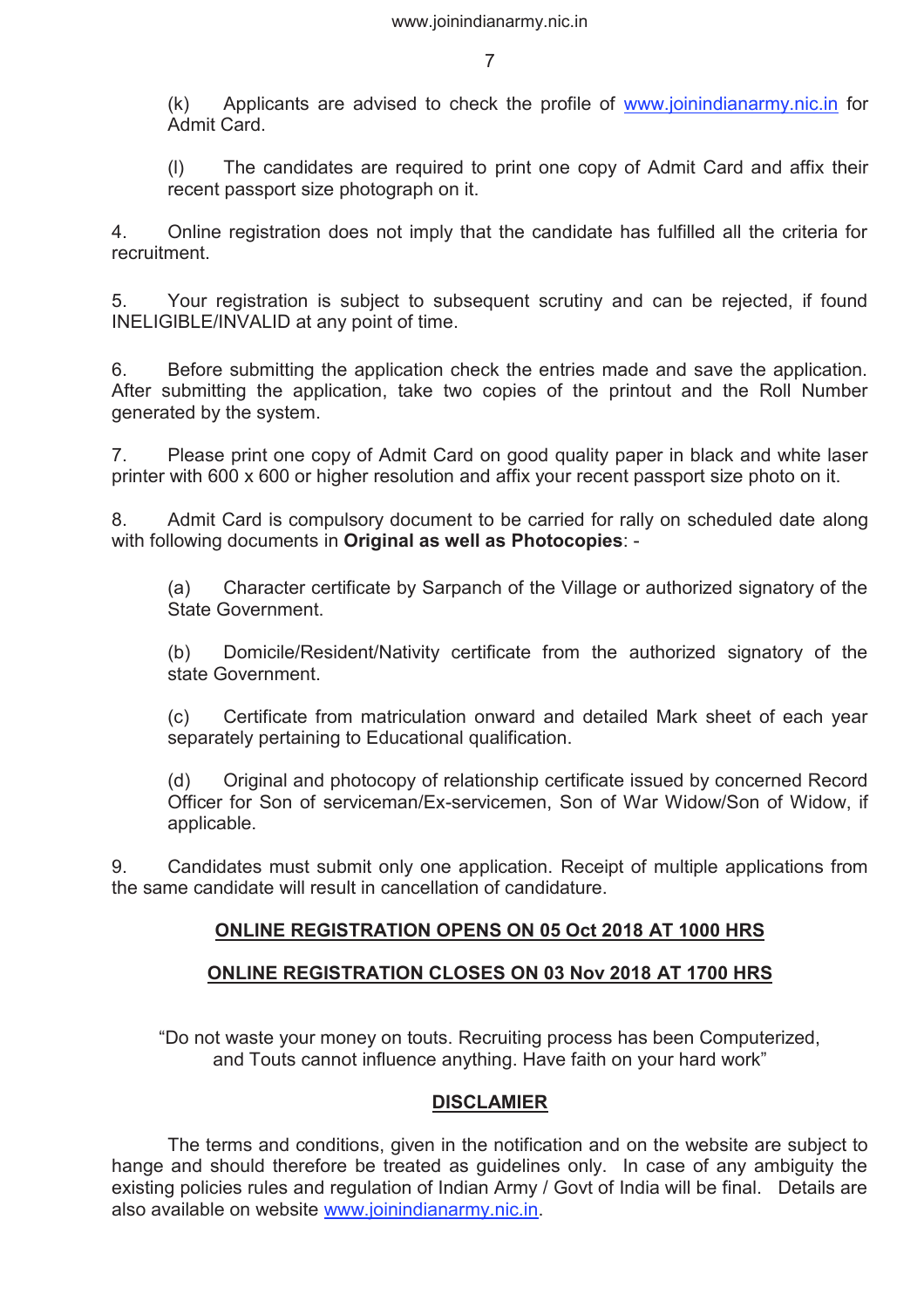# **APPLICATION PRO-FORMA JCO (RT) RRT COURSES 87 & 88**

### **FOR PANDIT (GORKHA), MAULVI (SHIA) AND BODH MONK (MAHAYANA) CIVIL CANDIDATES ONLY**

|                | Roll No __________________ (To be filled by the office concerned)                                              |                                                          |                              |
|----------------|----------------------------------------------------------------------------------------------------------------|----------------------------------------------------------|------------------------------|
|                |                                                                                                                | <b>PART-I: PERSONAL DATA</b><br>(FILL IN BLOCK CAPITALS) |                              |
| 1 <sub>1</sub> | (Do not use initials)                                                                                          |                                                          | Affix passport size<br>photo |
| 2.             |                                                                                                                |                                                          | (3.5cm X 4.5cm)              |
| 3.             | <b>Permanent Home Address.</b>                                                                                 |                                                          |                              |
|                |                                                                                                                |                                                          |                              |
|                |                                                                                                                |                                                          |                              |
|                |                                                                                                                |                                                          |                              |
|                |                                                                                                                |                                                          |                              |
| 4.             | <b>Present Address.</b>                                                                                        |                                                          |                              |
|                |                                                                                                                |                                                          |                              |
|                |                                                                                                                |                                                          |                              |
|                |                                                                                                                |                                                          |                              |
|                |                                                                                                                |                                                          |                              |
|                |                                                                                                                |                                                          |                              |
| 5.             |                                                                                                                |                                                          |                              |
|                | Nationality__________________________ Mother Tongue ____________________________                               |                                                          |                              |
| 6.             | Date of birth <b>Exercise 2018</b><br>(Attach CTC/Xerox copy duly attested of Matriculation certificate)       |                                                          |                              |
| 7.             | <b>Marital status</b><br>(If married, attach an affidavit from Magistrate stating that you have single spouse) | <b>Married/Unmarried</b>                                 |                              |
| 8.             | Any outstanding achievements (Sports/Education)                                                                |                                                          |                              |
|                |                                                                                                                |                                                          |                              |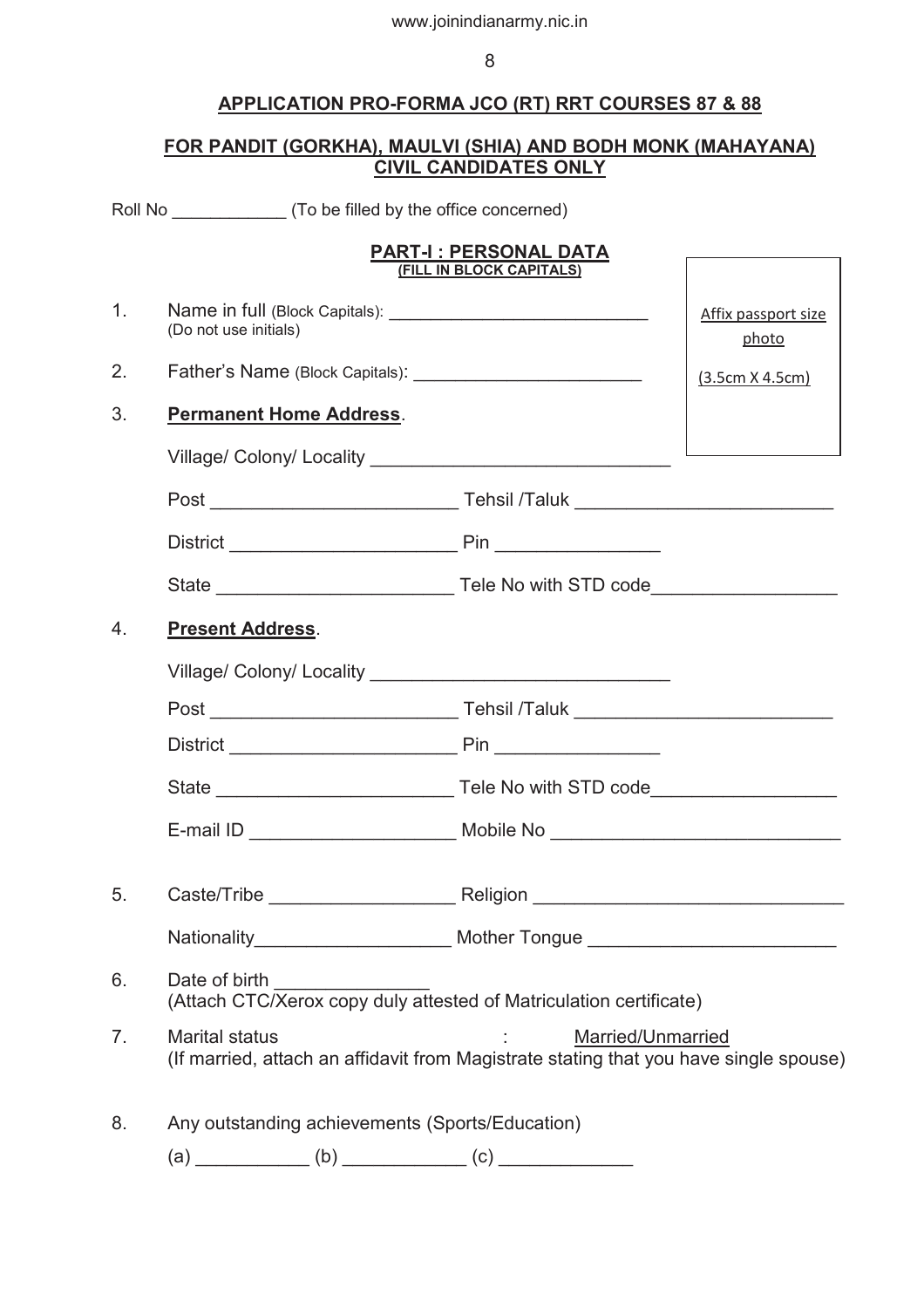- 9. Son of Serving/Ex-serviceman/ : Yes / No Son of War Widow /Son of Widow (if Yes attach CTC copy of certificate).
- 10. Previous/Current employment (If any) : Yes/No (If 'Yes' attach CTC copy of 'No Objection Certificate' from employer).

| Ser<br>No | Name, full address and telephone No of<br>employer | Designation   Duration   Remarks |  |
|-----------|----------------------------------------------------|----------------------------------|--|
|           |                                                    |                                  |  |

# **PART-II : ELIGIBILITY**

### 11. **Religious Education Qualification**

| Ser<br>No |  |  | Offered Year Institute Board / University Division Percentage |  |
|-----------|--|--|---------------------------------------------------------------|--|
|           |  |  |                                                               |  |
|           |  |  |                                                               |  |

**Note**: - CTC/Xerox copy of the certificates/Mark sheet must be enclosed.

### 12. **Language**

| <b>Ser</b><br><b>No</b> | Language | <b>Examination passed</b> | <b>Proficiency</b>          | <b>Remarks</b> |
|-------------------------|----------|---------------------------|-----------------------------|----------------|
|                         |          |                           | <b>Read / Write / Speak</b> |                |
|                         |          |                           | <b>Read / Write / Speak</b> |                |

### **PART III : DECLARATION**

13. I certify that: -

(a) The above information is true to the best of my knowledge and belief. I am liable to be disqualified if any information given above is found to be incorrect/incomplete/false.

(b) I am fully aware that recruitment is a FREE service and no money is required to be paid to any agency. If at any stage, it is discovered that I have paid any money to get recruited, I am liable to be disqualified/discharged from service.

(c) I will not claim any compensation for any injury/ disability sustained by me during screening and selection process.

- 14. I declare that I am submitting the attested photocopy of the following certificates:
	- (a) Character / Conduct certificate.
	- (b) High school certificate.
	- (c) Intermediate (10+2) certificate.
	- (d) Certificates of Religious qualification as per denomination.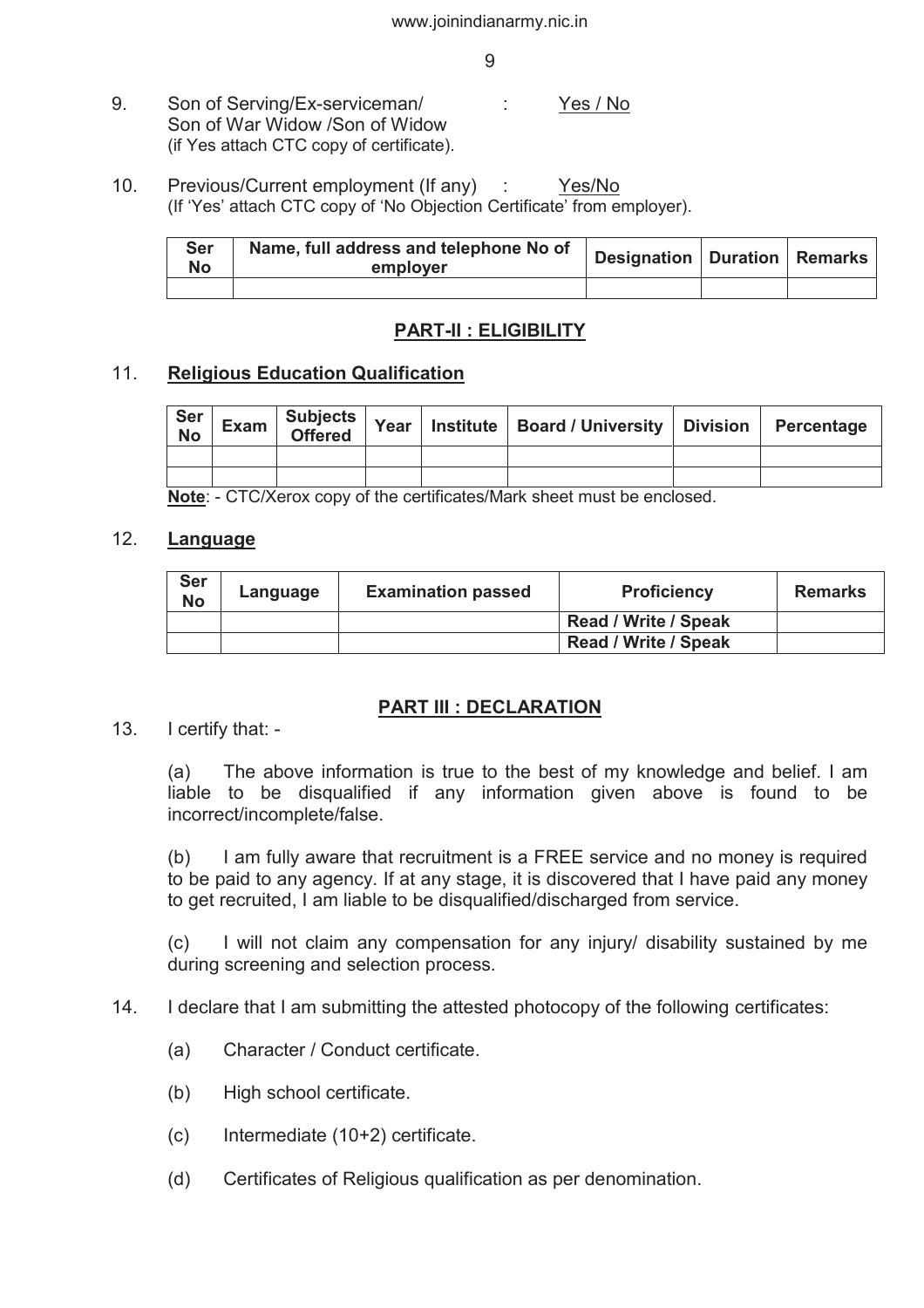10

(e) Photocopies of detailed mark sheets separately for each year of Religious qualification as per denomination: -

(i) First year (ii) Second year (iii) Third year

OR

Photocopies of detailed marks sheet separately for each year of Post-Graduation in Religious qualification as per denomination: -

(i) First year (ii) Second year

(f) Domicile certificate.

(g) Relationship certificate: (Son of Serving/Ex-serviceman /Son of War Widow/Son of Widow)

(Attach CTC of proof duly authenticated by the concerned Records Office)

Dated: Dated: Constant Contract Constant Constant Constant Constant Constant Constant Constant Constant Constant Constant Constant Constant Constant Constant Constant Constant Constant Constant Constant Constant Constant C

-----------------------------------------------------------------------------------------------------------------------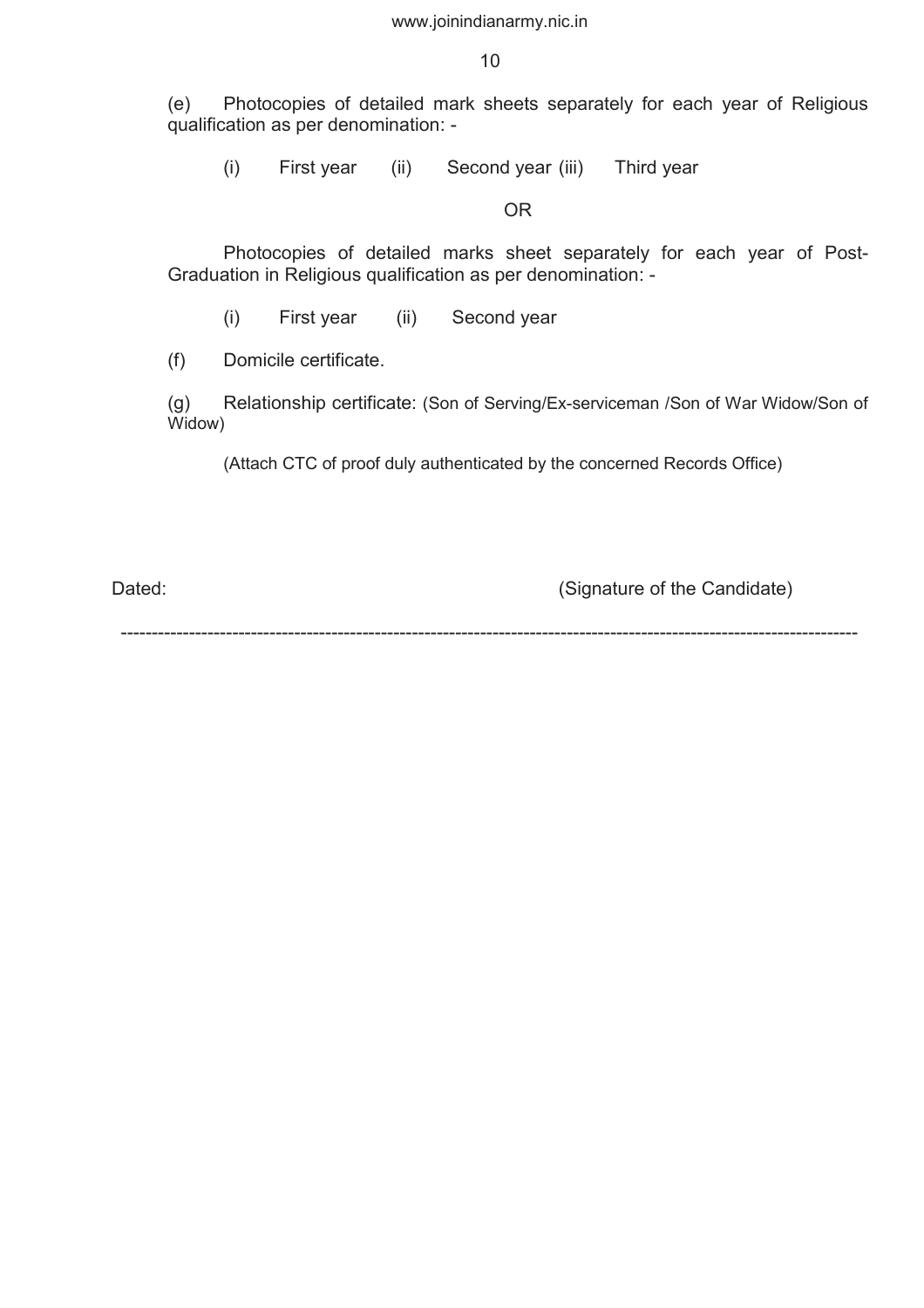### **INSTRUCTIONS FOR SERVING SOLDIER**

1. Application must be filled strictly as per Pro-forma given in the advisement will be submitted by the candidate along with the required documents to the address concerned as given at Para 9 (e). Top outer cover of envelope should have "APPLICATION FOR JCO (RT) COURSE NO 87 & 88" inscribed in red ink.

2. At any point of time if the individual is found to apply at more than one HQ Rtg zone, his candidature will be rejected and adequate disciplinary action will be taken against the individual.

3. Advance copy of the application along with the required documents be forwarded to the concerned HQ Rtg Zone. **(Nearest to the place of posting of the candidate).**

4. Application may be handwritten or typed on A4 size paper strictly as per the given pro forma forwarded to the concerned HQ Rtg Zone. (Nearest to the place of posting of the candidate). Postal Addresses of Headquarters Recruiting Zones/ concerned Regimental centres are given in the end of the notification.

5. Affix your recent passport size photograph without sun glasses at the space provided in the application form. Photograph taken with Polaroid camera or computer print will not be accepted. An additional self attested photograph also to be submitted along with application form.

6. Enclose three self addressed stamped Registered envelopes issued by the Department of Post & Telegraph giving your present address with PIN Code on which acknowledgment/call up notice/rejection slip is to be sent.

7. A candidate whose application has been rejected earlier may apply again if eligible/age permits.

8. Incomplete application will be rejected.

# **LAST DATE FOR RECEIPT OF APPLICATION: 18 NOV 2018**

### **"DO NOT WASTE YOUR MONEY ON TOUTS. RECRUITING PROCESS HAS BEEN COMUTERISED, AND TOUTS CANNOT DO ANY THING. HAVE FAITH ON YOUR HARD WORK"**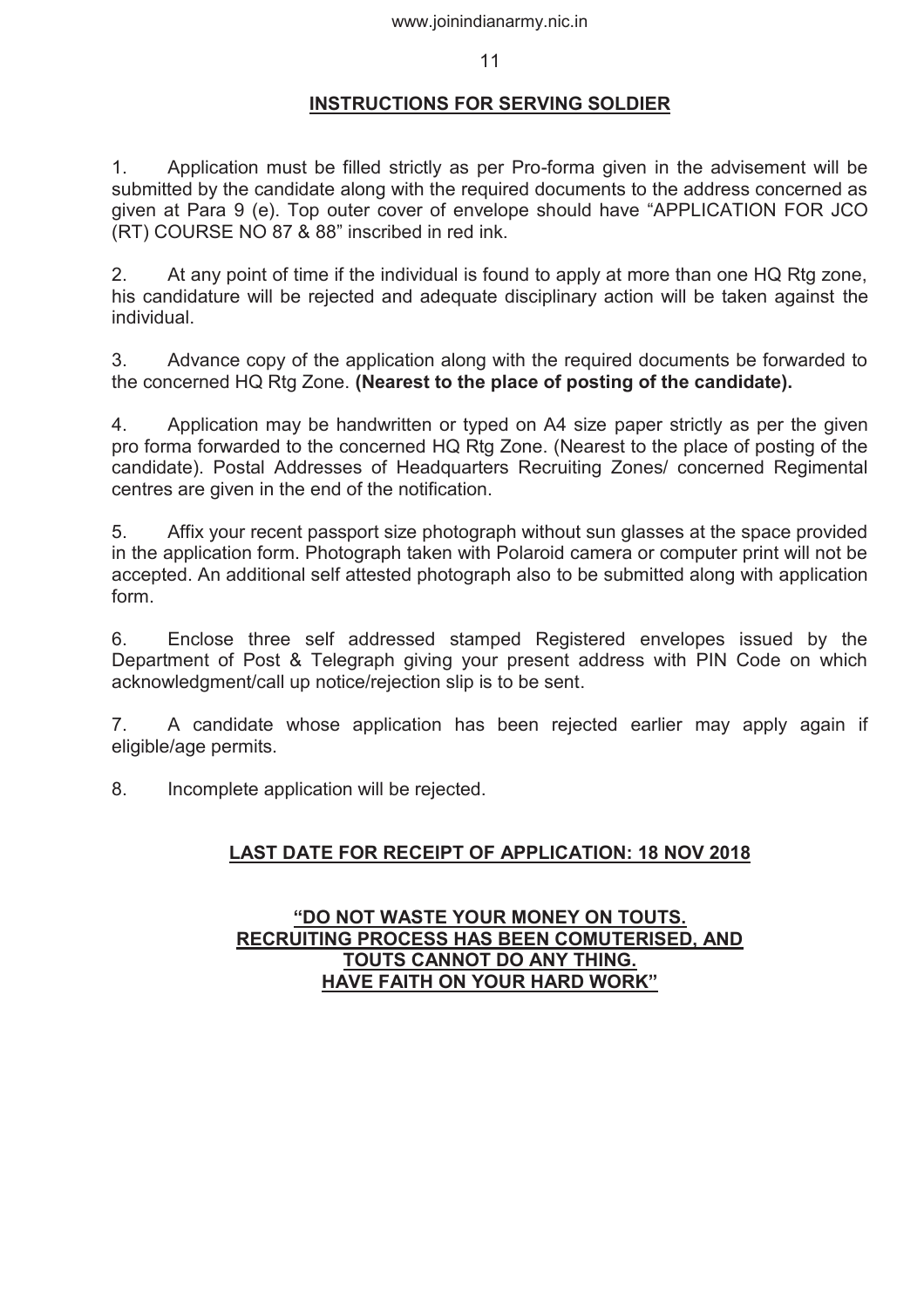# **POSTAL ADDRESSES OF HEADQUARTERS RECRUITING ZONES/ CONCERNED REGIMENTAL CENTRES**.

| <b>Ser</b><br><b>No</b> | <b>Address</b>                                                                                          | <b>State, UT and Districts</b>                                                                       |
|-------------------------|---------------------------------------------------------------------------------------------------------|------------------------------------------------------------------------------------------------------|
| 1.                      | Headquarter Recruiting Zone, Ambala<br>Chandrashekhar Marg, Ambala Cantt -<br>133001                    | Haryana (except Faridabad,<br>Gurgaon, Mewat & Palwal),<br><b>Himachal Pradesh and</b><br>Chandigarh |
| 2.                      | <b>Headquarter Recruiting Zone, Bangalore</b><br>148, Fd Marshal KM Cariappa Road<br>Bangalore - 560025 | Karnataka, Kerala and<br>Lakshadweep                                                                 |
| 3.                      | Headquarter Recruiting Zone, Chennai<br>Fort Saint George,<br>Chennai - 600009                          | A&N Islands, Andhra Pradesh,<br>Telangana, Pondicherry and<br>Tamilnadu                              |
| 4.                      | <b>Headquarter Recruiting Zone, Danapur</b><br>Danapur Cantt - 801503                                   | <b>Bihar and Jharkhand</b>                                                                           |
| 5.                      | Independent Recruiting Office,<br>Delhi Cantt, Delhi Cantt - 110010                                     | Delhi, Faridabad, Gurgaon,<br><b>Mewat and Palwal</b>                                                |
| 6.                      | <b>Headquarter Recruiting Zone, Jabalpur</b><br>T - 23 Ridge Road, Jabalpur - 482001                    | Chhattisgarh and Madhya<br>Pradesh                                                                   |
| 7.                      | Headquarter Recruiting Zone, Jaipur<br>Shastri Nagar, Post Box No - 35,<br>Jaipur Rajasthan- 302016     | Rajasthan                                                                                            |
| 8.                      | Headquarter Recruiting Zone, Jalandhar<br>Jalandhar Cantt 144005                                        | Jammu & Kashmir and Punjab                                                                           |
| 9.                      | Headquarter Recruiting Zone, Kolkata<br>1 Gokhale Road, Kolkata - 700020                                | Odisha, Sikkim and West Bengal                                                                       |
| 10.                     | <b>Headquarter Recruiting Zone, Lucknow</b><br>236, M G Road, Lucknow Cantt - 226002                    | Uttar Pradesh and Uttarakhand                                                                        |
| 11.                     | <b>Headquarter Recruiting Zone, Pune</b><br>3, Rajender Singh Ji Road, Pune<br>410001                   | Dadar & Nagar Haveli, Daman &<br>Diu, Goa, Gujarat and<br>Maharashtra                                |
| 12.                     | Headquarter Recruiting Zone, Shillong<br>Shillong-793001                                                | Arunachal Pradesh, Assam,<br>Manipur, Meghalaya, Nagaland<br>and Tripura                             |
| 13.                     | Gorkha Recruiting Depot, Kunraghat<br>PIN-901108c/o 56 APO                                              | For Pandit (Gorkha) category                                                                         |
| 14.                     | Ladakh Scouts Regimental Centre<br>$PIN - 910368$<br>c/o 56 APO                                         | For Maulvi Shia and Bodh Monk<br>Mahayana other than Sikkim<br>category                              |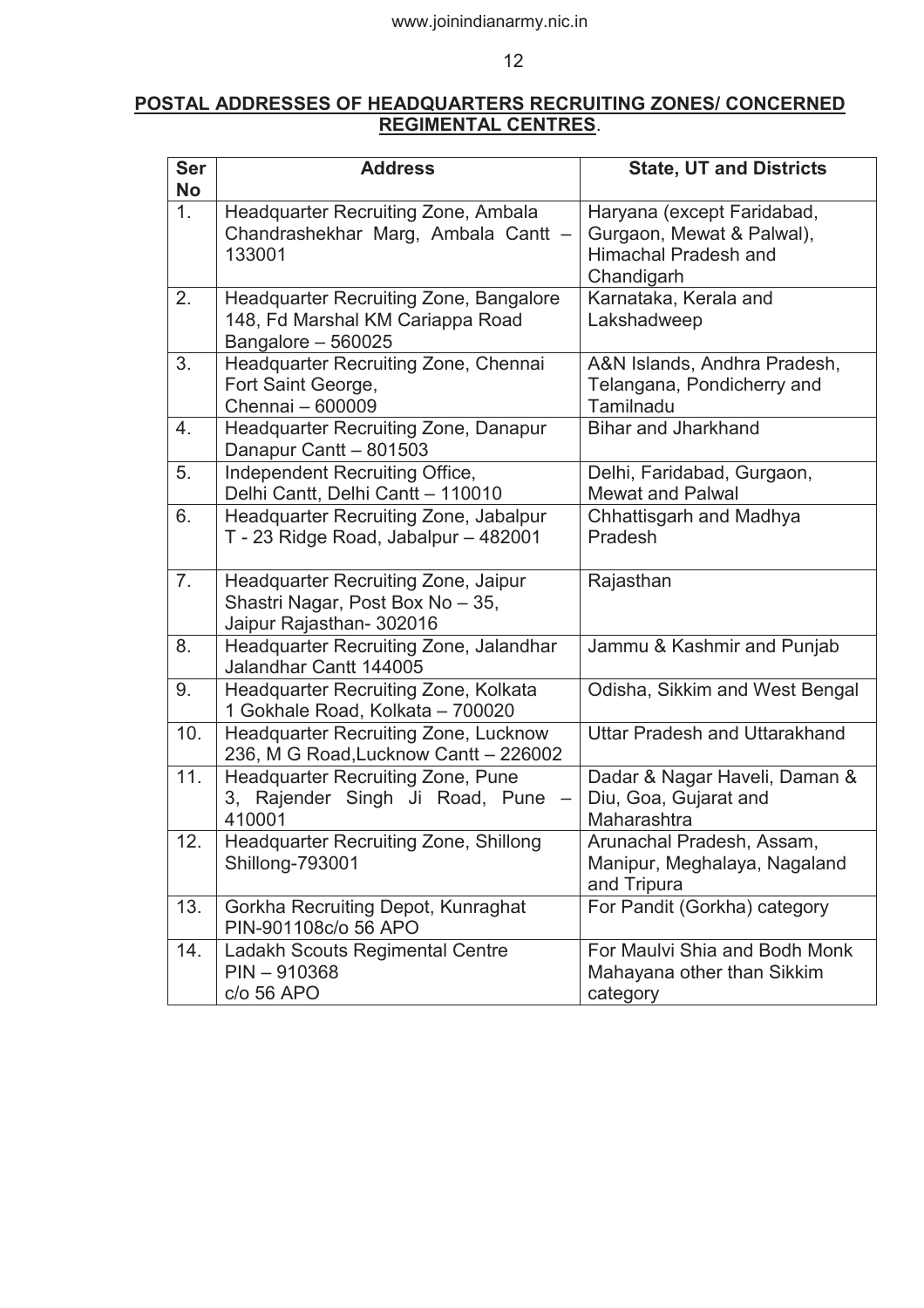### **APPLICATION PRO-FORMA JCO (RT) RRT COURSES 87 & 88 FOR SERVING SOLDIER CANDIDATES ON REMUSTERATION ONLY**

|                | Roll No ________________                                                                          |                                                                                  |                 |
|----------------|---------------------------------------------------------------------------------------------------|----------------------------------------------------------------------------------|-----------------|
|                |                                                                                                   | PART-I: PERSONAL DATA<br>(FILL IN BLOCK CAPITALS)                                |                 |
| 1 <sub>1</sub> | (Do not use initials)                                                                             |                                                                                  | Affix passport  |
| 2.             |                                                                                                   |                                                                                  | size photo      |
| 3.             | <b>Permanent Home Address.</b>                                                                    |                                                                                  | (3.5cm X 4.5cm) |
|                |                                                                                                   |                                                                                  |                 |
|                |                                                                                                   |                                                                                  |                 |
|                |                                                                                                   |                                                                                  |                 |
|                |                                                                                                   |                                                                                  |                 |
| 4.             | <b>Present Unit Address.</b>                                                                      |                                                                                  |                 |
|                |                                                                                                   |                                                                                  |                 |
|                | $C/O$ $APO$                                                                                       |                                                                                  |                 |
|                |                                                                                                   | E-mail ID __________________________ Mobile No _________________________________ |                 |
| 5.             | <b>Next Superior Fmn HQ.</b>                                                                      |                                                                                  |                 |
|                |                                                                                                   |                                                                                  |                 |
|                | C/o APO                                                                                           |                                                                                  |                 |
| 6.             |                                                                                                   |                                                                                  |                 |
|                |                                                                                                   |                                                                                  |                 |
| 7 <sub>1</sub> | Date of birth _____________<br>(Attach CTC/Xerox copy duly attested of Matriculation certificate) |                                                                                  |                 |
| 8.             | <b>Marital status</b>                                                                             | Married/Unmarried<br>$\mathbb{R}^n$ and $\mathbb{R}^n$                           |                 |
| 9.             | <b>Religious Denomination</b>                                                                     | ווט<br>(Pandit/Granthi/Padre/Pandit(Gorkha)/Maulvi/Maulvi(Shia)/Bodh Monk)       |                 |
| 10.            |                                                                                                   | Date of enrolment in the Army _____________________                              |                 |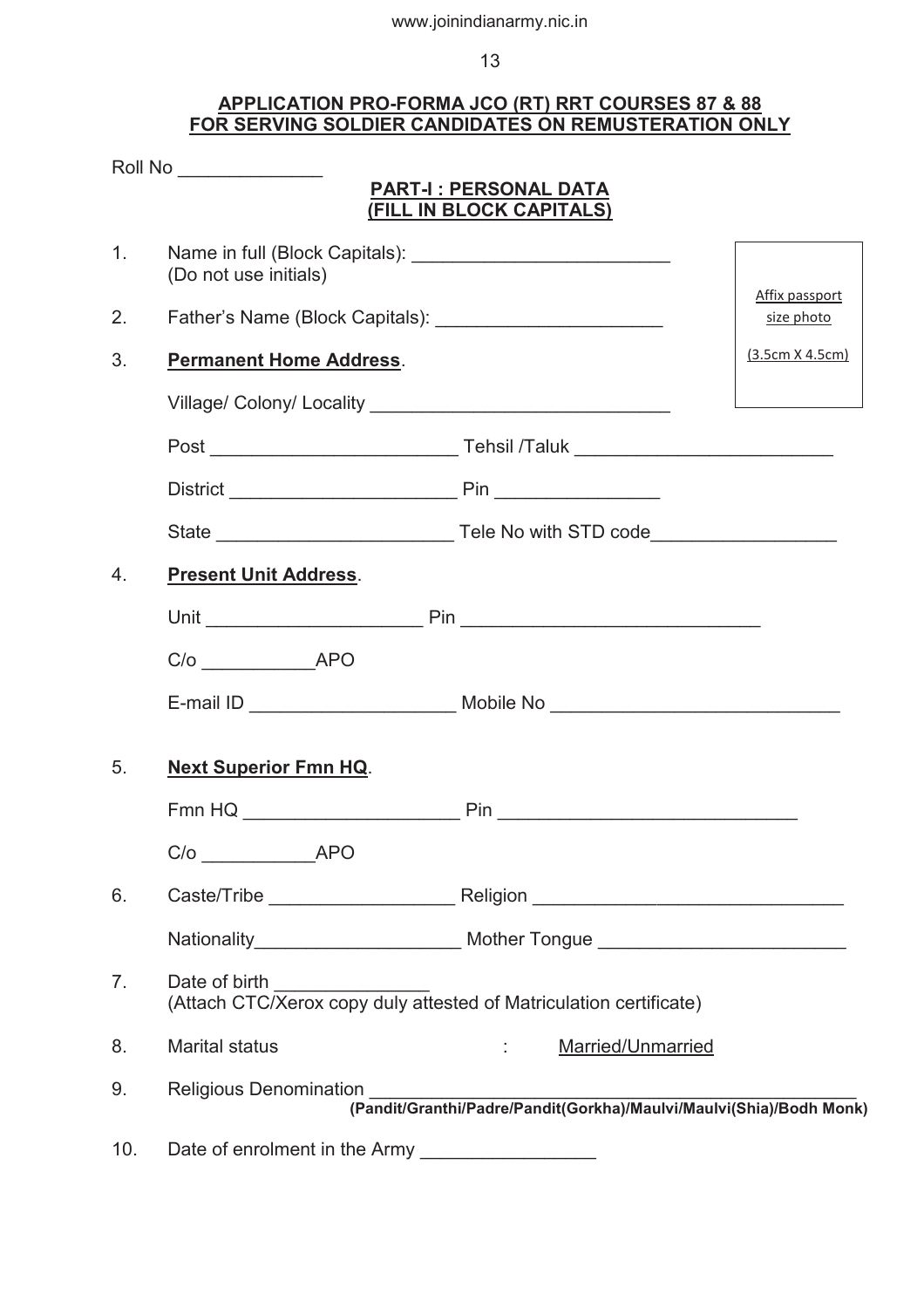### 14

- 11. Present Trade / Class and pay group **Fig. 11. Present Trade / Class and pay group**
- 12. Present Medical Category

# **PART-II : QUALIFICATIONS**

# 13. **Religious Education Qualification**.

| S<br><b>No</b> |  |  | Exam Subjects Year   Institute Board / University   Division   Percentage |  |
|----------------|--|--|---------------------------------------------------------------------------|--|
|                |  |  |                                                                           |  |
|                |  |  |                                                                           |  |

**Note:** - CTC/Xerox copy of the certificates/Mark sheet must be enclosed.

# 14. **Language Qualification**.

| <b>No</b> | Language   Examination passed | Proficiency          | l Remarks |
|-----------|-------------------------------|----------------------|-----------|
|           |                               | Read / Write / Speak |           |
|           |                               | Read / Write / Speak |           |

# **PART-III: DECLARATION**

- 15. I certify that:
	- (a) I am applying for post of JCO (Religious Teacher) Category.

(b) The above information is true to the best of my knowledge and belief. I am liable to be disqualified if any information given above is found to be incorrect/incomplete/false.

(c) I am fully aware that recruitment is a FREE service and no money is required to be paid to any agency. If at any stage, it is discovered that I have paid any money to get recruited, I am liable to be disqualified/discharged from service.

(d) I will not claim any compensation for any injury/ disability sustained by me during screening and selection process.

### 16. I declare that I am submitting the attested photocopy of the following certificates:

- (a) Character / Conduct certificate.
- (b) High school certificate.
- (c) Intermediate (10+2) certificate.
- (d) Certificates of Religious qualification as per denomination.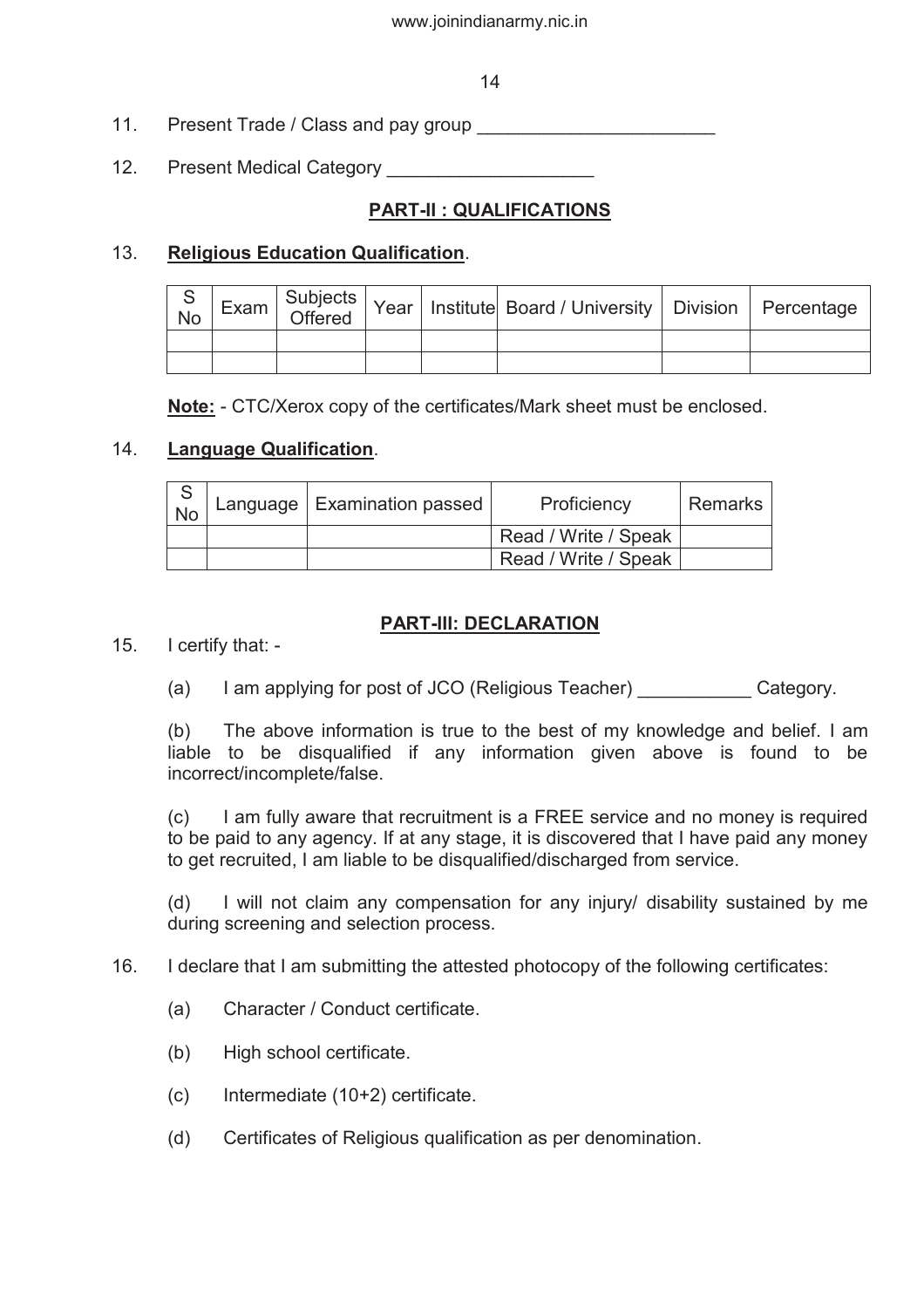15

(e) Photocopies of detailed mark sheets separately for each year of Religious qualification as per denomination: -

(i) First year (ii) Second year (iii) Third year

OR

Photocopies of detailed marks sheet separately for each year of Post-Graduation in Religious qualification as per denomination: -

(i) First year (ii) Second year

(f) Domicile certificate.

Dated: Dated: Constant Contract Constant Constant Constant Constant Constant Constant Constant Constant Constant Constant Constant Constant Constant Constant Constant Constant Constant Constant Constant Constant Constant C

# **PART-IV: APPROVAL OF CO/OC UNIT**

17. Recommended / Not Recommended

Dated: Contact Contact Contact Contact Contact Contact Contact Contact Contact Contact Contact Contact Contact Contact Contact Contact Contact Contact Contact Contact Contact Contact Contact Contact Contact Contact Contact

# **PART-V: TO BE FILLED BY THE RECORD OFFICE**

18. Certified that No \_ \_ \_ \_ \_ \_ \_ \_ \_ Rk \_ \_ \_ \_ \_ \_ \_ \_ Name \_ \_ \_ \_ \_ \_ \_ \_ \_ \_

Unit \_\_\_\_\_\_\_\_\_\_\_\_\_Arm/Service \_\_\_\_\_\_\_ has not incurred any red ink entry.

19. Forwarded to (Concerned HQ Rtg Zone / Regt Centre)

Dated: Dated: Contract Contract Contract Contract Contract Contract Contract Contract Contract Contract Contract Contract Contract Contract Contract Contract Contract Contract Contract Contract Contract Contract Contract C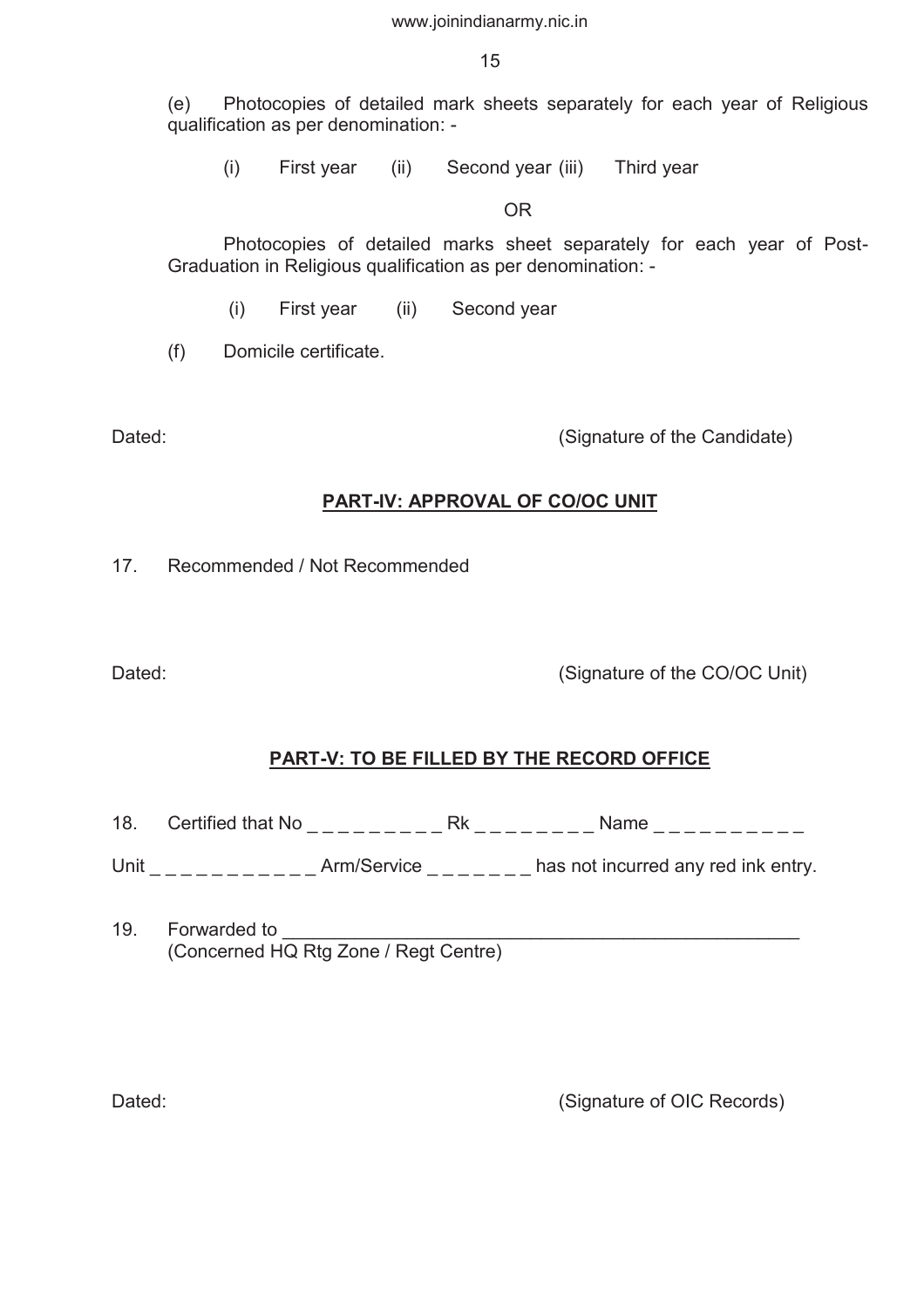16

### भर्ती विज्ञप्ति सेना में धर्मशिक्षक के रूप में जुनियर कमीशन अधिकारी आर.आर.टी. (RRT) 87 एवं 88 पाठयक्रम

सेना में धर्मशिक्षक के रुप में जूनियर कमीशन अधिकारी बनने के लिए धर्मशिक्षक भर्ती 87 एवं 88 पाठयक्रम के लिए योग्य पुरुष  $1.$ अभ्यर्थियों से आवेदन पत्र आमंत्रित किये जाते हैं । धर्मशिक्षक सेना में धार्मिक ग्रंथों से प्रवचन करते हैं और विभिन्न रेजिमेन्टल /यूनिटों की धार्मिक संस्थाओं में धार्मिक अनुष्ठान करते हैं । उनके कार्यों में सैन्य अधिकारियों , सैनिकों और परिवारों को धार्मिक प्रवचन देना , उनके कल्याण की देखभाल करना, धर्म शिक्षक के रुप में अन्तिम संस्कार कराना, अस्पताल में रोगियों को धार्मिक उपदेश देना, स्वास्थ्य लाभ कर रहे रोगियों के लिए धर्मग्रन्थों का पाठ करना, दंड भुगत रहे सैनिकों को उपदेश देना, बच्चों और भर्ती किये गये किशोरों को विशेष धार्मिक शिक्षायें देना तथा धार्मिक स्थानों की देख-रेख करना आदि शामिल होगा ।

#### रिक्तियाँ.  $2.$

| क्रम    | वर्ग                    | रिक्तियाँ | टिप्पणी                                    |
|---------|-------------------------|-----------|--------------------------------------------|
| सख्या   |                         |           |                                            |
| (क)     | पंडित                   | 78        |                                            |
| (ख)     | पंडित (गोरखा)           | 03        | केवल हिन्दू (गोरखा ) अभ्यर्थियों के लिए    |
|         | गोरखा रेजिमेंट के लिए   |           |                                            |
| $(\Pi)$ | ग्रन्थी                 | 06        |                                            |
| (घ)     | मौलवी (सूची)            | 05        |                                            |
| (इ)     | मौलवी (शिया)            | 01        | केवल लद्दाखी मुस्लिम (शिया) अभ्यर्थियों के |
|         | लद्दाख स्काउटके लिए     |           | लिए                                        |
| (च)     | पादरी                   | 02        |                                            |
| (छ)     | बौद्ध संन्यासी (महायान) | 01        | केवल बौद्ध (महायान) अभ्यर्थियों के लिए     |
|         | लद्दाख स्काउटके लिए     |           |                                            |

रिप्पणी :-उपरोक्त रिक्तियॉं अंतरिम हैं तथा भर्ती के किसी भी चरण में परिवर्तित हो सकती हैं ।

योग्यता. सभी (सिविल अभ्यर्थियों तथा सेवारत सैनिकों) के लिए योग्यता कसौटी समान होगी । 3.

आयुसीमा. सिविल अभ्यर्थियों तथा सेवारत सैनिकों की आयु भर्ती वर्ष 01 अक्टूबर 2019 को 25 वर्ष से कम तथा 34 वर्ष से (क) अधिक नहीं होनी चाहिए । (अर्थात अभ्यर्थियों का जन्म 01 अक्टूबर 1985 से 30 सितम्बर 1994 के बीच हुआ हो और दोनों तारीखें शामिल)

शैक्षिक योग्यता. जूनियर कमीशन अधिकारी (धर्मशिक्षक) की नियुक्ति के लिए अभ्यर्थियों को धर्म के अनुसार (ख) निम्नलिखित योग्यता होना अनिवार्य है ।

 $(i)$ पंडित और पंडित (गोरखा) गोरखा रेजिमेन्ट के लिए. हिन्दू अभ्यर्थियों के लिए संस्कृत में आचार्य

अथवा

संस्कृत भाषा में शास्त्री और कर्म कांड में एक वर्षीय डिप्लोमा उत्तीर्ण होना अनिवार्य है ।

सिख अभ्यर्थियों ने पंजाबी में ज्ञानी परीक्षा पास की हो। ग्रंथी.  $(ii)$ 

<u>मौलवी और मौलवी (शिया) लद्दाख स्काउट रेजिमेन्ट के लिए. मुस्लिम अभ्यर्थियों ने अरबी में मौलवी</u>  $(iii)$ आलिम या उर्दू में अदीब आलिम परीक्षा पास की हो।

पादरी. इसाई अभ्यर्थी जो गिरजाघर के पादरी द्धारा नियुक्त किया गया हो और अभी भी स्थानीय विशप की  $(iv)$ अनुमोदित लिस्ट में शामिल हो ।

बौद्ध संन्यासी (महायान). बौद्ध (महायान) अभ्यर्थियों को बौद्ध संन्यासी/ बौद्ध प्रीस्ट (पूजारी) का प्रमाण पत्र  $(V)$ सक्षम प्राधिकारी से प्राप्त हुआ हो । यहाँ सक्षम प्रधिकारी से तात्पर्य उस मठ के प्रधान से है जिसने उस अभ्यर्थी को भिक्षू की दीक्षा दी हो जो **खोनपा** या **लोपोन** या **राबजम** मोनेस्ट्री के प्राधिकार से हासिल हो तथा उस मोनेस्ट्री का मुखिया गेशे (पी एच डी) उपाधि धारक हो।

टिप्पणीः- अभ्यर्थी के पास उपरोक्त शैक्षिक योग्यता किसी मान्यता प्राप्त विश्वविद्यालय से होना अनियार्य है। उपरोक्त सभी योग्यता मापदंड सेवारत सैनिकों और सिविल अभ्यर्थियों के लिए एक समान होगी ।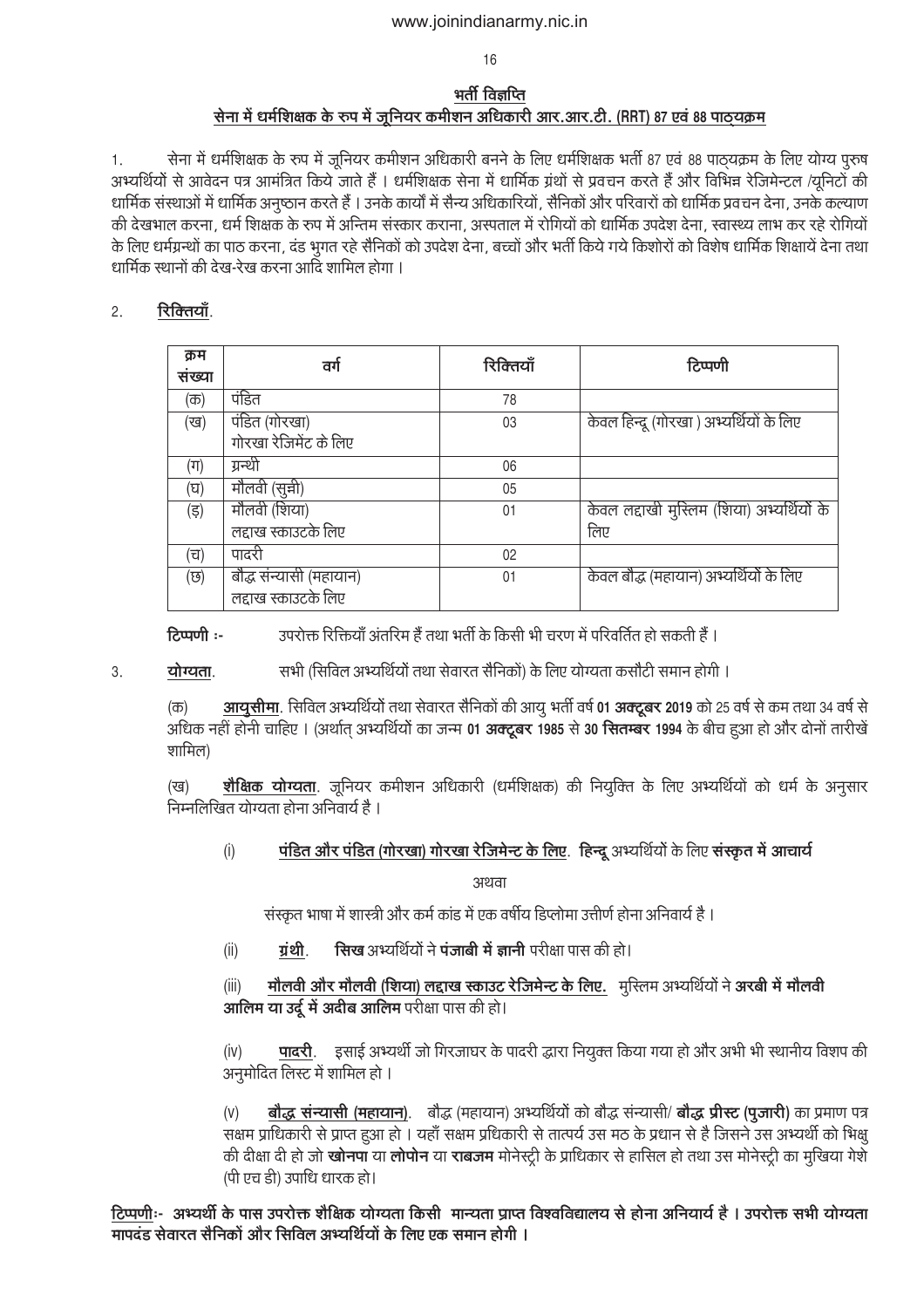#### चिकित्सा मापदण्ड.  $4.$

अभ्यर्थी को शारीरिक तथा मानसिक रूप से पूर्णतः स्वस्थ होना चाहिए। छाती पूर्णतः विकसित एवं फैलाव न्यूनतम 5  $(\overline{\Phi})$ से.मी. होना चाहिए। दोनों कानों से सामान्य सुनाई देना चाहिए। मसूढ़े तथा दाँत स्वस्थ और न्यूनतम 14 दंत प्वॉइंट होने चाहिए। अभ्यर्थी को हडिडयों का टेढ़ापन, हाइड्रोसिल तथा बवासीर इत्यादि कोई रोग नहीं होना चाहिए।

सेवारत सैनिक के पूनः प्रवेश हेतू उनका चिकित्सा श्रेणी SHAPE-1 होना अनिवार्य है । भर्ती रैली के दौरान उन्हें  $(\overline{\mathtt{v}\mathtt{g}})$ ्<br>चिकित्सा जॉच नहीं कराना होगा । ऐसे अभ्यर्थियों को सम्बंधित सैन्य चिकित्सा अधिकारी से चिकित्सा प्रमाण पत्र लेना होगा जिसे यूनिट कमान अधिकारी से प्रतिहस्ताक्षरित करवाकर जमा करना होगा ।

#### शारीरिक मापदण्ड और दक्षता परीक्षा. 5.

| क्र. सख्या | मापदण्ड        | न्यूनतम स्तर                                                                        |
|------------|----------------|-------------------------------------------------------------------------------------|
| (क)        | ऊँचाई (से.मी.) | 160 (गोरखा व लद्दाखी क्षेत्र के अभ्यर्थियों के लिए 157)                             |
| (ख)        | छाती (से.मी.)  | 77                                                                                  |
| $(\Pi)$    | वजन (कि.ग्रा.) | <u>50 (गोरखा के लिए 48)</u>                                                         |
| (घ)        | शारीरिक        | 1.6 कि.मी. (1600 मीतर) की दौड़                                                      |
|            | दक्षता         | परीक्षा   30 वर्ष तक की उम्र के अभ्यर्थियों के लिए समय सीमा 05 मिनट 45 सेकेण्ड है । |
|            | (PFT)          | 30 वर्ष से अधिक उम्र के अभ्यर्थियों के लिए दौड़ का समय 06 मिनट 30 सेकेण्ड है ।      |
|            |                | टिप्पणीः 1.6 कि.मी दौड़ के लिए पहाड़ी क्षेत्रों में अतिरिक्त समय के लिए प्रावधान:-  |
|            |                | 5000 फीट से 9000 फीट के बीच 030 सेकेण्ड)अधिक                                        |
|            |                | (ii) 9000 फीट से 12000 फीट के बीच 120 सेकेण्ड अधिक                                  |

अनुवीक्षण (स्क्रीनिंग)ः योग्य अभ्यर्थियों को प्रारम्भिक अनुवीक्षण हेतु एडमिट कार्ड दिया जाएगा। सम्बंधित मुख्यालय भर्ती 6. कार्यालय / प्रशिक्षण केंद्र द्वारा अभ्यर्थी के मूल प्रमाण पत्रों की जाँच, शारीरिक परीक्षा तथा चिकित्सा जाँच की जाएगी।

लिखित परीक्षा, साक्षात्कार एवं भर्ती की शर्ते : चयनित अभ्यर्थियों की लिखित परीक्षा 24 फरवरी 2019 को होगी जिसमें 7. वस्तूनिष्ठ प्रश्नों के निम्नलिखित दो प्रश्न पत्र होंगे।

| प्रश्न पत्र                                                                                                         | उत्तीर्णांक/                                                                                       | कुल    | अंक प्रति | प्रत्येक गलत उत्तर के |  |  |  |  |
|---------------------------------------------------------------------------------------------------------------------|----------------------------------------------------------------------------------------------------|--------|-----------|-----------------------|--|--|--|--|
|                                                                                                                     | अधिकतम अंक                                                                                         | प्रश्न | प्रश्न    | लिए नेगेटिव अंक       |  |  |  |  |
| प्रश्न पत्र -1 (सामान्य ज्ञान)                                                                                      | 40/100                                                                                             | 50     | 02        | $-0.5$                |  |  |  |  |
| प्रश्न पत्र- २ ((अभ्यर्थी के लिए लागू विशिष्ट)                                                                      | 40/100                                                                                             | 50     | 02        | $-0.5$                |  |  |  |  |
| धर्म से सम्बंधित प्रश्न))                                                                                           |                                                                                                    |        |           |                       |  |  |  |  |
| टिप्पणीः 1. प्रश्न पत्र 1 सभी धर्म के अभ्यर्थियों के लिए के समान होगी। प्रथम प्रश्नपत्र केवल उत्तीर्ण (क्वालिफाईंग) |                                                                                                    |        |           |                       |  |  |  |  |
| परीक्षा है। केवल वैसे अभ्यर्थी जिन्होंने प्रथम प्रश्न पत्र में 40% अंक लिए होंगे वही द्वितीय प्रश्न पत्र में बैठ    |                                                                                                    |        |           |                       |  |  |  |  |
| सकेंगे । प्रथम प्रश्नपत्र के अंक वरीयता सूची (मेरिट) बनाते समय अथवा साक्षात्कार (इण्टरव्यू ) तथा) अंतिम             |                                                                                                    |        |           |                       |  |  |  |  |
| चुनाव के लिए शामिल नहीं किए जाएंगे।                                                                                 |                                                                                                    |        |           |                       |  |  |  |  |
|                                                                                                                     |                                                                                                    |        |           |                       |  |  |  |  |
|                                                                                                                     | 2. द्वितीय प्रश्न पत्र में प्राप्त अंकों के अधार पर साक्षात्कार के लिए वरीयता सूची बनाई जायेगी ।   |        |           |                       |  |  |  |  |
|                                                                                                                     |                                                                                                    |        |           |                       |  |  |  |  |
|                                                                                                                     | 3. वर्तमान में सेवारत/भूतपूर्व सैनिक/युद्ध विधवा/ विधवा के पुत्रों तथा खिलाडी/एन.सी. सी/ कम्प्यूटर |        |           |                       |  |  |  |  |
| सर्टिफिकेट प्राप्त अभ्याार्थियों को कोई भी <b>बोनस अंक</b> नहीं दिया जायगा ।                                        |                                                                                                    |        |           |                       |  |  |  |  |

अंतिम वरीयता सूची द्वितीय प्रश्नपत्र तथा साक्षात्कार में प्राप्त कूल अंकों के आधार पर बनेगी।सिर्फ वरीयता सूची मे  $(\overline{\sigma})$ आने वाले अभ्यर्थियों का साक्षात्कार अधिकारियों की पैनल द्वारा 1 एस एस सी प्रशिक्षण केंद्र बैंगलोर और 39 जी टी सी वाराणसी में किया जाएगा ।

 $($ ख) लिखित परीक्षा में उत्तीर्ण/साक्षात्कार के लिए चयनित अभ्यर्थियों की योग्यता सूची भर्ती महानिदेशालय की वेबसाइट www.joinindianarmy.nic.in पर मुख्यालय भर्ती कार्यालय बैंगलोर द्वारा प्रकाशित की जाएगी।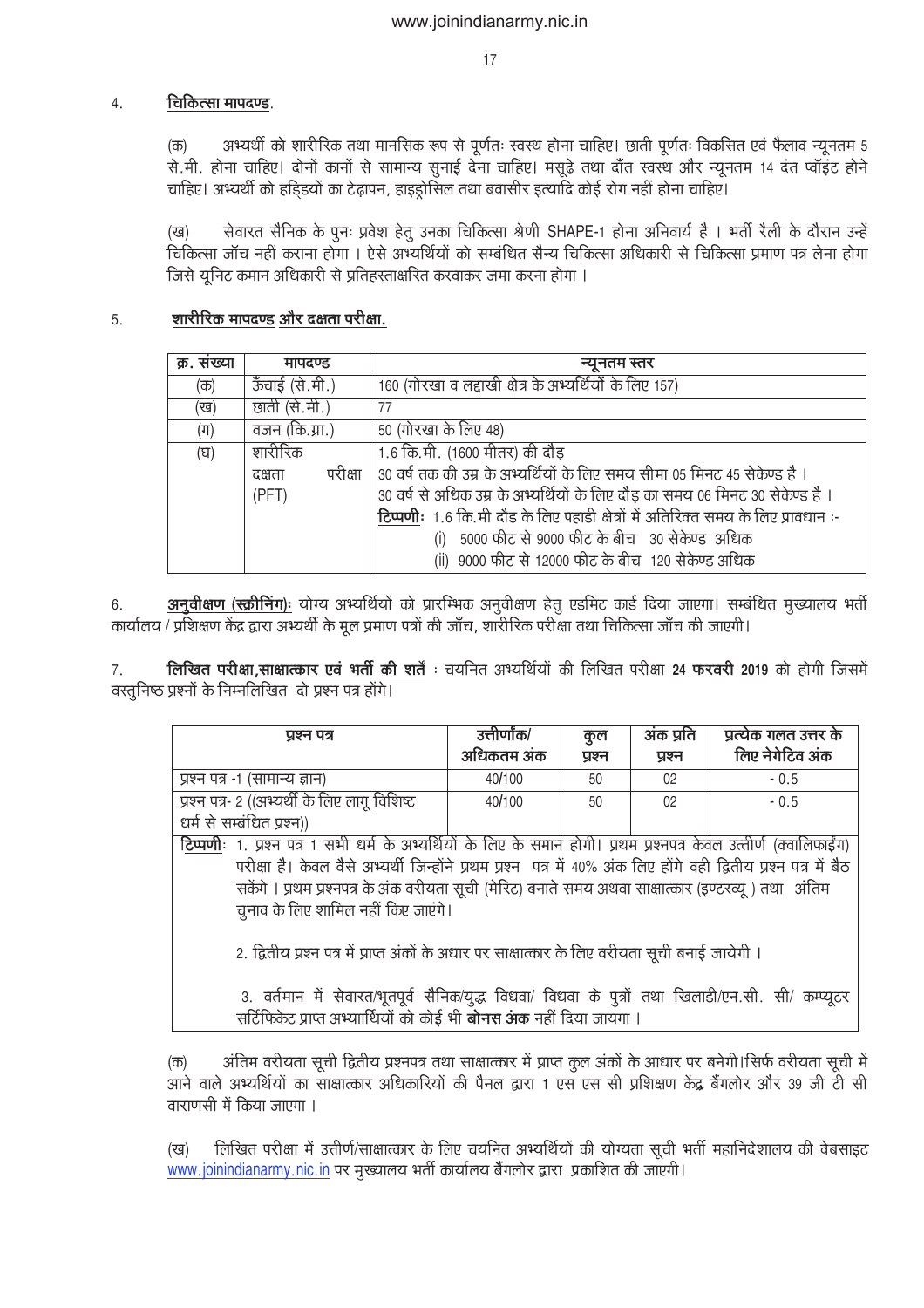#### भर्ती की शर्तें. 8

अंतिम रूप से चयनित अभ्यर्थियों को बतौर जूनियर कमीशन अधिकारी (धर्म शिक्षक) भर्ती किया जाएगा। चयनित  $(\overline{\sigma})$ अभ्यर्थियों को छः सप्ताह का प्रशिक्षण बी.ई.जी रेजिमेंटल सेंटर खड़की तथा 11 सप्ताह का प्रशिक्षण राष्ट्रीय एकता संस्थान पुणे में पूर्ण करना अनिवार्य होगा।

सफलतापूर्वक प्रशिक्षण पूर्ण करने के बाद अभ्यर्थी को वर्तमान में लागू शर्तों के अनुसार धर्म शिक्षक के रूप में नायब  $($ ख) सूबेदार के पद पर नियूक्त किया जाएगा ।प्रशिक्षण के दौरान किसी भी स्तर पर अभ्यर्थी को अस्वीकृत किया जा सकता है।

#### <u>आवेदन कैसे करें.</u> 9.

भर्ती की प्रक्रियाएं सभी मुख्यालय भर्ती कार्यालयों , स्वतंत्र भर्ती कार्यालय (दिल्ली कैण्ट) जी आर डी कुनराघाट तथा  $(\overline{\Phi})$ लददाख स्काउट रेजिमेन्ट केंद्र (लेह) द्वारा की जाएगी।

सभी सिविल अभ्यर्थी अपने स्थायी निवास स्थान के नज़दीकी सम्बंधित मुख्यालय भर्ती कार्यालय या स्वतंत्र भर्ती  $(\overline{\mathtt{cg}})$ कार्यालय (दिल्ली कैण्ट) को ही आवेदन करेंगे।

सेवारत सैनिक अभ्यर्थी अपनी वर्तमान पदस्थापना के स्थान के निकटतम मुख्यालय भर्ती कार्यालय या स्वतंत्र भर्ती  $(\pi)$ कार्यालय (दिल्ली कैण्ट) को आवेदन करें।

#### सिविल अभ्यर्थियों द्वारा आवेदन पत्रों को जमा करने का तरीका  $(\overline{u})$

सिविल अभ्यर्थी. ऑनलाइन आवेदन पंडित, ग्रंथी, पादरी और मौलवी (सून्नी) संवर्ग के लिए आवेदन करने  $(i)$ वाले सभी सिविल अभ्यर्थियों से आवेदन वेबसाइट www.joinindianarmy.nic.in पर स्वीकार किए जाएंगे। पंडित, ग्रंथी, पादरी और मौलवी संवर्ग के सिविल अभ्यर्थियों का **लिखित आवेदन अस्वीकार** कर दिया जाएगा। (विस्तृत विवरण ऑन लाइन आवेदन के लिए निर्देश में दिया गया है ।)

सिविल हिंदू गोरखा अभ्यर्थी. (गोरखा रेजिमेंट के लिए) पंडित गोरखा संवर्ग के लिए लिखित आवेदन निर्धारित प्रारूप में भरकर केवल गोरखा भर्ती डिपो कुनराघाट को ही भेजें । (केवल निर्धारित आवेदन पत्र प्रारूप पर ही आवेदन करें)

सिविल ल- ाखी मुस्लिम (शिया) अभ्यर्थी (लद्दाख स्काउट रेजिमेंट के लिए). मस्लिम शिया संवर्ग के  $(iii)$ लिए लिखित आवेदन निर्धारित प्रारूप में भरकर केवल लद्दाख स्काउट रेजिमेंटल सेंटर लेह को ही भेजें (केवल निर्धारित आवेदन पत्र प्रारूप पर ही आवेदन करें)।

सिविल बौद्ध महायान संन्यासी (सिक्किम प्रदेश के अलावा) अभ्यर्थी. बौद्ध संन्यासी संवर्ग लद्दाख स्काउट  $(iv)$ रेजिमेंट के लिए लिखित आवेदन निर्धारित प्रारूप में भरकर केवल लद्दाख स्काउंट रेजिमेंटल सेंटर लेह को ही भेजें । (केवल निर्धारित आवेदन पत्र प्रारूप पर ही आवेदन करें)

सेवारत सैनिकों द्वारा आवेदन पत्रों को जमा करने का तरीका. आवेदन पत्र केवल कार्यालय प्रणाली द्वारा ही स्वीकृत  $(\overline{5})$ किया जाएगा । (विस्तृत विवरण सेवारत सैनिकों के लिए निर्देश में देख)

ऊपर दी गयी सभी शर्तें व नियम, रिक्तियां और भर्ती प्रक्रिया में समय -समय पर बदलाव हो सकता है। **केवल पूरुष**  $(\overline{u})$ अभ्यर्थी ही आवेदन पत्र भेज सकते हैं।

स्वीकृत विश्वविद्यालयों के सूची की जॉच UGC/AICTE कार्यालय की वेबसाइट अथवा निकटतम मुख्यालय भर्ती (छ) कार्यालय/सेना भर्ती कार्यालय/स्वतंत्र भर्ती कार्यालय (दिल्ली छावनी)द्वारा की जायेगी।

यदि कोई उम्मीदवार किसी संस्था मे नौकरी कर रहा है और उसे चयनित किया गया है, तो उसे उस संस्था से प्राप्त  $(\overline{J})$ अनापत्ति प्रमाण पत्र (No Objection Certificate) सम्बंधित मुख्यालय भर्ती कार्यालय में जमा करना होगा ।

अनुवीक्षण के समय अभ्यर्थी को निम्नलिखित मूल दस्तावेज प्रस्तूत करने होंगे:  $($ झ)

- गाँव सरपंच या राज्य सरकार के अधिकृत अधिकारी द्वारा जारी चरित्र प्रमाण पत्र।  $(i)$
- मूल निवास/ आवास/ राष्ट्रीयता प्रमाण पत्र (राज्य सरकार के अधिकृत अधिकारी द्वारा जारी।  $(ii)$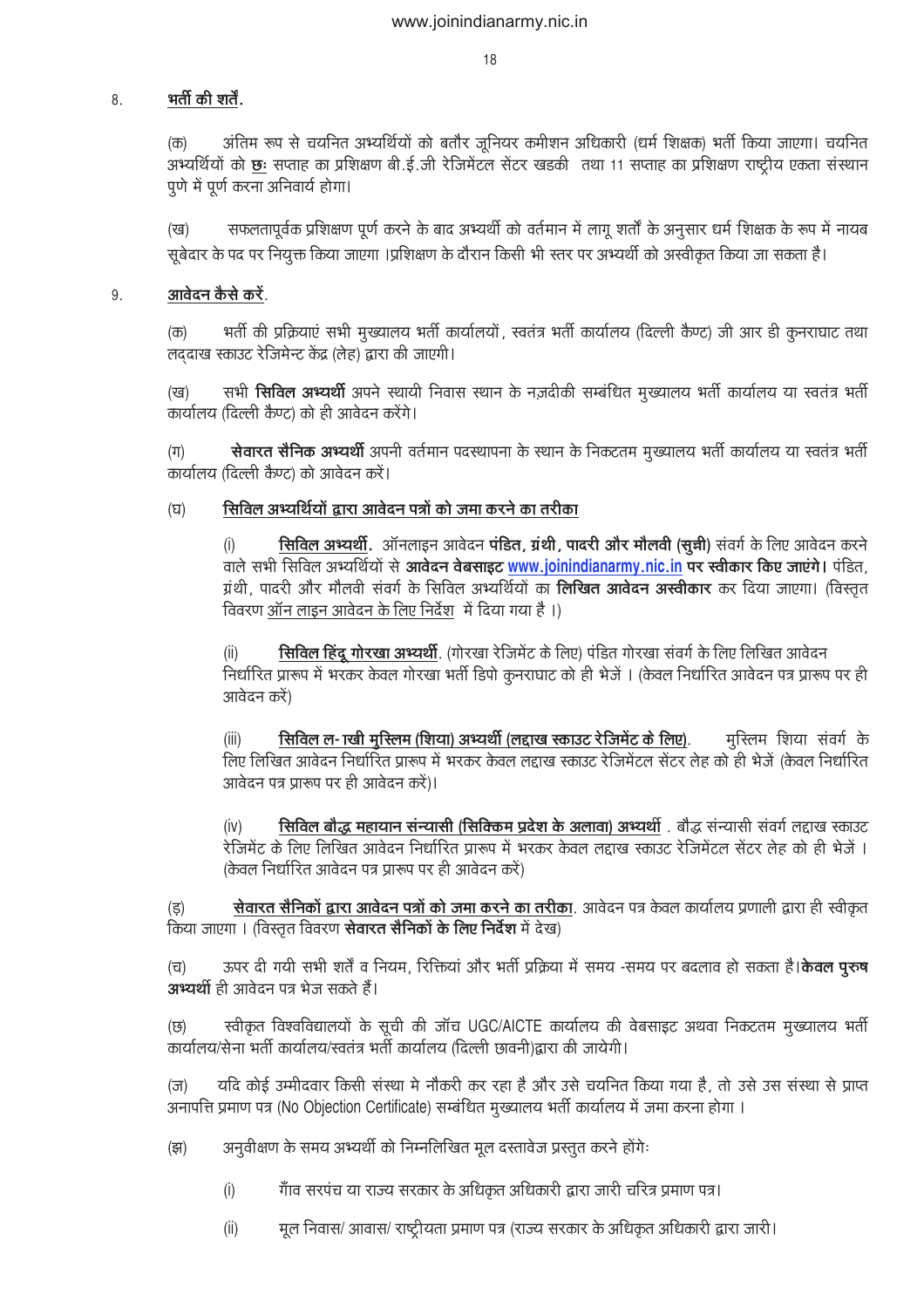हाई स्कूल से बाद के सभी मूल प्रमाण पत्रों और प्रत्येक शैक्षिक योग्यता से सम्बंधित प्रत्येक वर्ष की अंक  $(iii)$ तालिकाऍ |

सेवारत/पूर्व सैनिक के पुत्र, युद्ध विधवा /विधवा के पुत्र का प्रमाण पत्र (अभिलेख कार्यालय द्वारा निर्गत) यदि  $(iv)$ लागू हो ।

शरीर में बने पक्के टैटू (गोदना ) केवल बांह की कलाई के अन्दर के भाग में यानि कोहनी से कलाई के अन्दर के भाग  $(5)$ या हथेली के पीछे / हाथ की हथेली के पीछे के भाग में ही मान्य हैं, शरीर के किसी अन्य भाग मे पक्के टैटू मान्य नहीं हैं । ऐसा होने पर उसे चयन प्रक्रिया से बाहर कर दिया जाएगा । जातियों की परम्परा के अनुसार उनके चेहरे या शरीर पर बने टैटू अलग-अलग मामले के अनुसार मान्य होंगे।

शारीरिक क्षमता जॅाच में पास होने के लिए, शारीरिक क्षमता को बढाने वाली दवाइयों का सेवन न करें। इससे बेहतर (こ) होगा कि तैयारी करके जाँच में पास हों।

दलालों और एजेंटों की इसमें कोई भूमिका नहीं है । अतः अभ्यर्थियों को यह सलाह दी जाती है की उनके कुचक्र में  $(5)$ न फंसें

सामान्य प्रवेश परीक्षा के दौरान मोबाइल फोन और अनुचित साधनों का प्रयोग ना करें।  $(5)$ 

उम्मीदवार को शारीरिक क्षमता जाँच (PFT) में भाग लेने के पहले उसे अपनी पूर्व चिकित्सा जाँच स्वयं करानी होगी।  $(\overline{6})$ किसी भी प्रकार के हादसे के लिए भर्ती कार्यालय जिम्मेदार नहीं होगा ।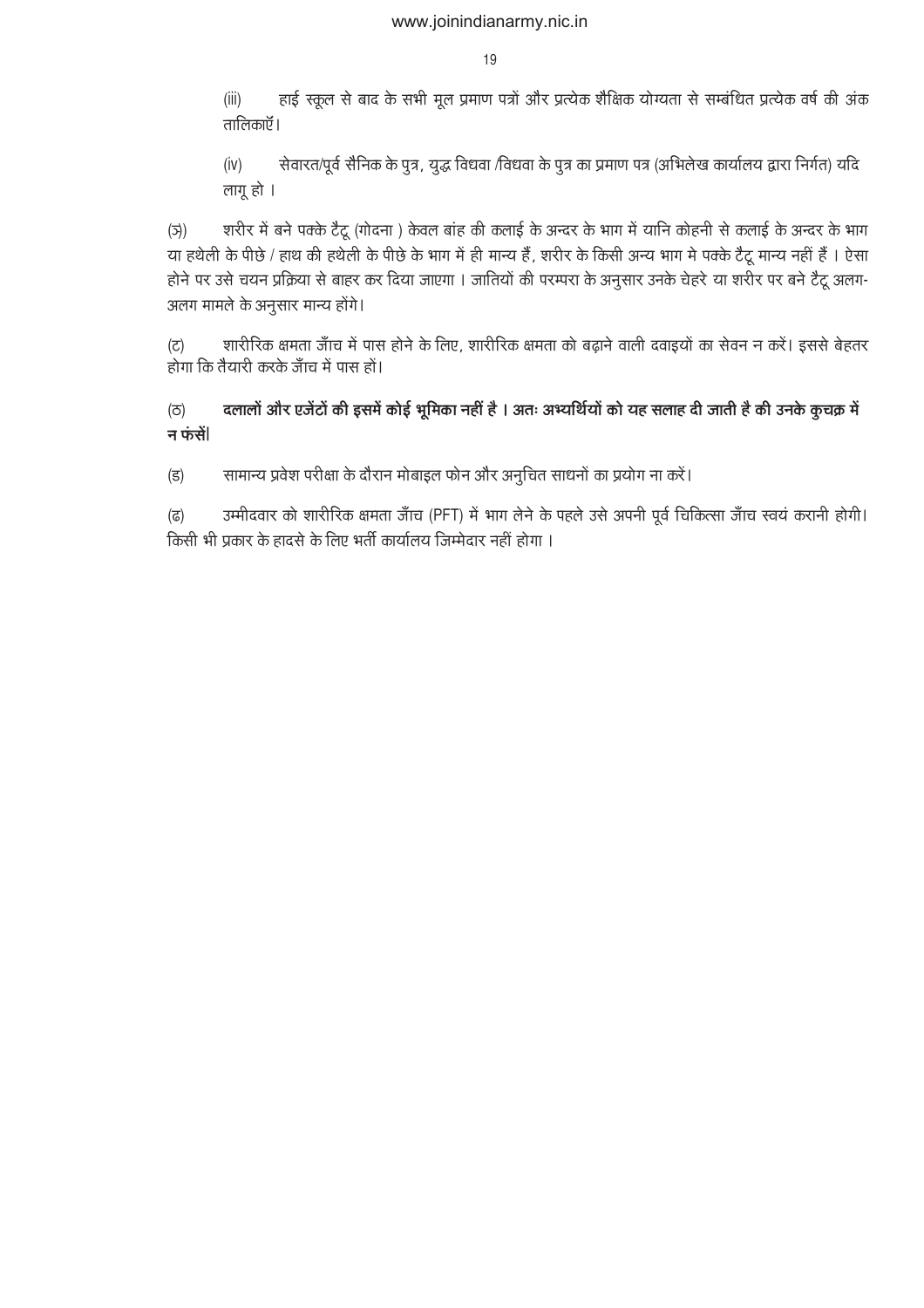### पंडित. ग्रंथी. पादरी और मौलवी संवर्ग के सिविल अभ्यर्थियों के लिए ऑनलाइन आवेदन के निर्देश

### जूनियर कमीशन अफसर (धर्मशिक्षक) पंडित, ग्रंथी, पादरी और मौलवी संवर्ग के सिविल अभ्यर्थी ऑनलाइन आवेदन ऐसे करें

जूनियर कमीशन अफसर (धर्मशिक्षक) की भर्ती पंडित, ग्रंथी, पादरी और मौलवी (सूची) संवर्ग के लिए ऑनलाइन पंजीकरण के  $1.$ द्वारा होगी और ऑनलाइन आवेदन हमारी वेबसाइट www.joinindianarmy.nic.in पर मौजूद है ।

ऑनलाइन पंजीकरण. अभ्यर्थी अपनी पात्रता जॉच www.joinindianarmy.nic.in पर कर सकते हैं और भारतीय सेना में  $2.$ पसंदीदा / उपयुक्त कैरियर विकल्प के लिए ऑनलाइन आवेदन कर सकते हैं। ऑनलाइन आवेदन के लिए अभ्यर्थी के पास निम्नलिखित दस्तावेज होने चाहिएः-

- मैटीक्युलेशन प्रमाण पत्र सहित शैक्षणिक योग्यता प्रमाण पत्र ।  $(\overline{\Phi})$
- व्यक्तिगत विवरण जिसमें पिन नंबर के साथ स्थाई पता भी दें । (ख)
- सत्यापन /आवासीय प्रमाण पत्र ।  $(\Pi)$
- अपना वैध निजी ई-मेल आई डी बनायें ।  $(\overline{u})$
- अपना व्यक्तिगत मोबाइल नम्बर भी दें।  $(3)$
- ऑनलाइन) आवेदन करने की प्रक्रिया. ऑनलाइन पंजीकरण के लिए वेबसाइट खोलें और निम्नलिखित प्रक्रिया अपनायें ।  $3.$ 
	- JCO/OR enrolment पंक्ति (हरे रंग) में होम पेज पर "Apply online" पर क्लिक करें।  $(\overline{\Phi})$

ऑनलाइन पंजीकरण फार्म भरें । जैसे-जैसे आप हर फील्ड को हाईलाइट करेंगे तो फिर हर फील्ड को भरने में सहायता  $(3)$ के लिए संकेत दिये गये हैं।

अपना विवरण भरें, आपका प्रोफाइल खुल जाएगा ।  $(\pi)$ 

"Apply online" पर क्लिक करें। आपकी पात्रता के अनुसार कैप्शन के साथ विकल्प आयेंगे । आवेदन करने के लिए  $(\overline{u})$ बटन पर क्लिक करें और पंजीकरण के दौरान पहले भरे विवरण के अनुसार विवरण सामने दिखेंगे । प्रत्येक टैब पर बाकी विवरण जैसे सम्पर्क पता और शैक्षणिक योग्यता सम्बंधी विवरण भरें।

फार्म भरने के बाद प्रीव्यू पर क्लिक करें और देखें कि क्या आपके द्वारा भरी गयी सूचना सही है , क्योंकि एक बार  $(\overline{s})$ save करने के बाद आप कोई correction संशोधन (correction) नहीं कर पायेंगे।

अभ्यर्थी ई-मेल आईडी और पासवर्ड को इस्तेमाल करके लॉग-इन कर सकते हैं और भरे गये विवरणों का प्रिन्ट किसी  $(\overline{u})$ भी समय ले सकते हैं ।

पंजीकरण प्रक्रिया बंद होने पर अंतिम दिन सिस्टम से योग्य उम्मीदवारों का रोल नम्बर निर्गत होगा । (छ)

उम्मीदवार को सलाह दी जाती है कि सेना वेबसाइट www.joinidianarmy.nic.in पर अपना प्रोफाइल देखकर रोल  $(\overline{J})$ नम्बर प्राप्त करें ।

भर्ती रैली कार्यक्रम के अनुसार प्रवेश पत्र जारी किया जाएगा ।  $($ झ)

उम्मीदवार को सलाह दी जाती है कि सेना वेबसाइट www.joinidianarmy.nic.in पर अपना प्रोफाइल देखकर प्रवेश पत्र  $(\overline{c})$ प्राप्त करें ।

- उम्मीदवार अपने प्रवेश पत्र का पिंट आउट लेकर उसके ऊपर नवीनतम पासपोर्ट फोटो चिपकायें।  $(2)$
- ऑनलाइन पंजीकरण का अर्थ यह नहीं होगा कि अभ्यर्थी ने भर्ती की समस्त शर्तें पूरी कर ली हैं।  $\overline{4}$ .

आपके पंजीकरण के बाद उसकी जाँच-पड़ताल की जायेगी और किसी भी समय अयोग्य / अवैध पाये जाने पर उसे निरस्त किया 5. जा सकता है ।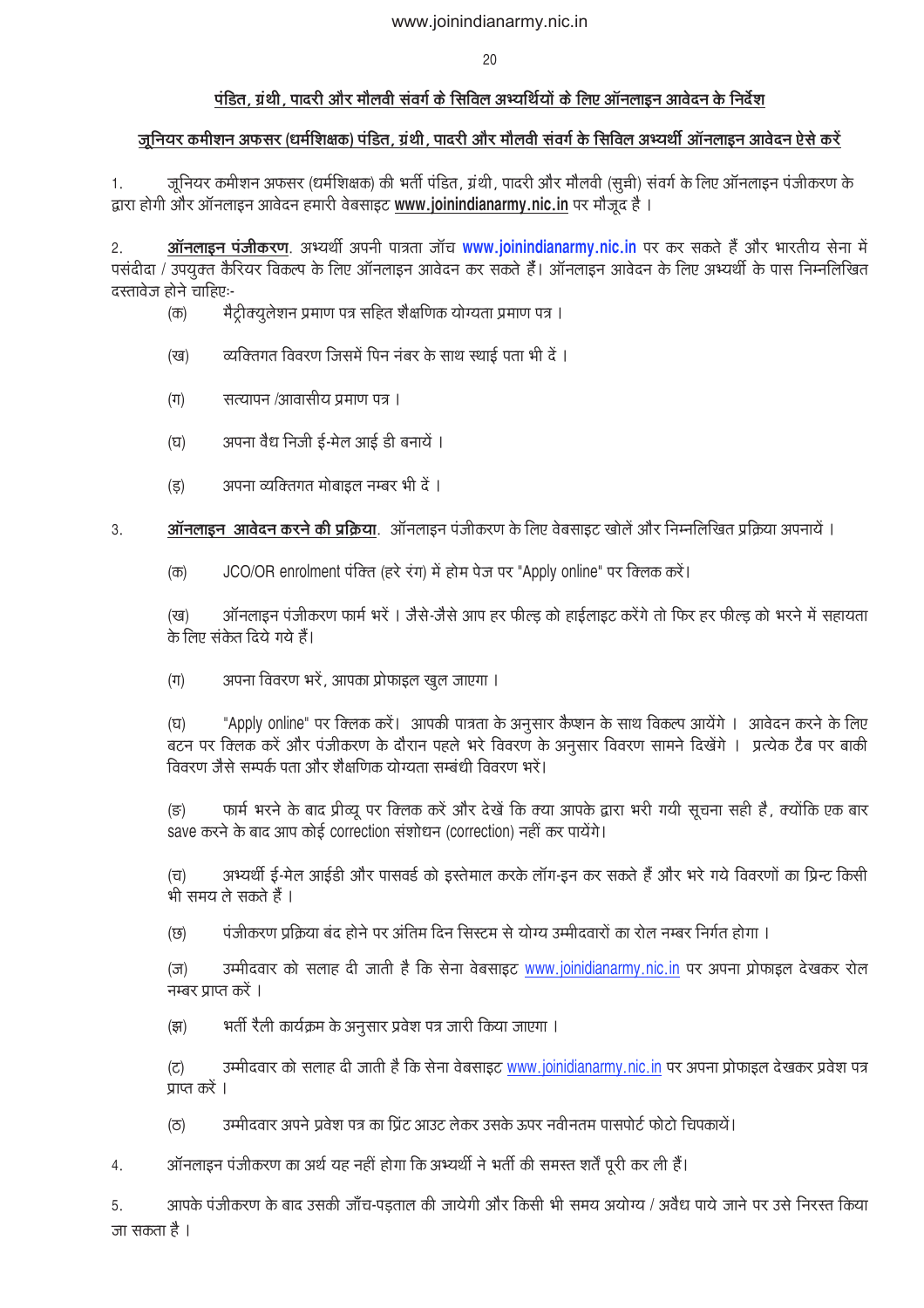$21$ 

अभ्यर्थी आवेदन जमा (Submit) करने से पहले दर्ज की गई सभी सूचनाओं को जांच लें और आवेदन को Save कर लें। आवेदन  $6^{\circ}$ जमा (Submit) करने के बाद आपको सिस्टम से रोल नंबर आबंटित हो जाएगा । इसकी आप दो कॉपी प्रिंटआउट ले लें।

प्रवेश पत्र का प्रिन्ट अच्छी गुणवत्ता वाले कागज पर श्वेत-श्याम लेजर प्रिंटर से न्यूनतम 600 X 600 के रिजोल्यूशन पर ही  $7<sup>1</sup>$ निकालें और उसके ऊपर अपना अभी का पासपोर्ट साइज का फोटो चिपकाएँ।

प्रवेश पत्र एक जरूरी दस्तावेज है जिसे शारीरिक जांच के लिए निर्धारित रैली तिथि पर निम्नलिखित दस्तावेजों की **मूल प्रति व** 8. **पतिलिपि** को साथ लेकर आना अनिवार्य है:-

गाँव सरपंच या अधिकृत अधिकारी द्वारा जारी आचरण/चरित्र प्रमाण पत्र।  $(\overline{\Phi})$ 

मूल निवास /आवासीय प्रमाण पत्र राज्य सरकार के अधिकृत अधिकारी द्वारा निर्गत । (ख)

हाई स्कूल एवं बाद के सभी मूल प्रमाण पत्र और प्रत्येक वर्ष की अंकतालिकायें।  $(\Pi)$ 

सम्बंधित अभिलेख कार्यालय द्वारा जारी किया गया सेवारत /भूतपूर्व सैनिक का पुत्र /युद्ध विधवा /विधवा का पुत्र होने  $(\overline{u})$ का प्रमाण पत्र |

एक अभ्यर्थी केवल एक ही आवेदन करने का पात्र होगा । एक से अधिक आवेदन करने वाले अभ्यर्थियों का आवेदन / पंजीकरण 9. निरस्त कर दिया जायेगा।

### ऑन लाइन पंजीकरणः 05 अक्टूबर 2018 समय 1000 बजे खुलेगा।

### ऑन लाइन पंजीकरणः 03 नवम्बर 2018 समय 1700 बजे बंद होगा।

"दलालों पर धन व्यर्थ न करें। भर्ती प्रक्रिया कम्प्यूटराइज्ड है और दलाल इसमें कूछ नहीं कर पायेंगे ।

अपनी मेहनत पर विश्वास करें"।

# डिस्क्लेमर (घोषणा)

विज्ञापन में और वेबसाइट पर दी गयी सूचना केवल दिशा निर्देश है। कोई भी संदिग्धता होने की स्थिति में भारतीय सेना / भारत सरकार की मौजूदा नीतियों, नियम और विनियम अंतिम व मान्य होंगे। विवरण वेबसाइट www.joinidianarmy.nic.in पर भी उपलब्ध  $\sharp$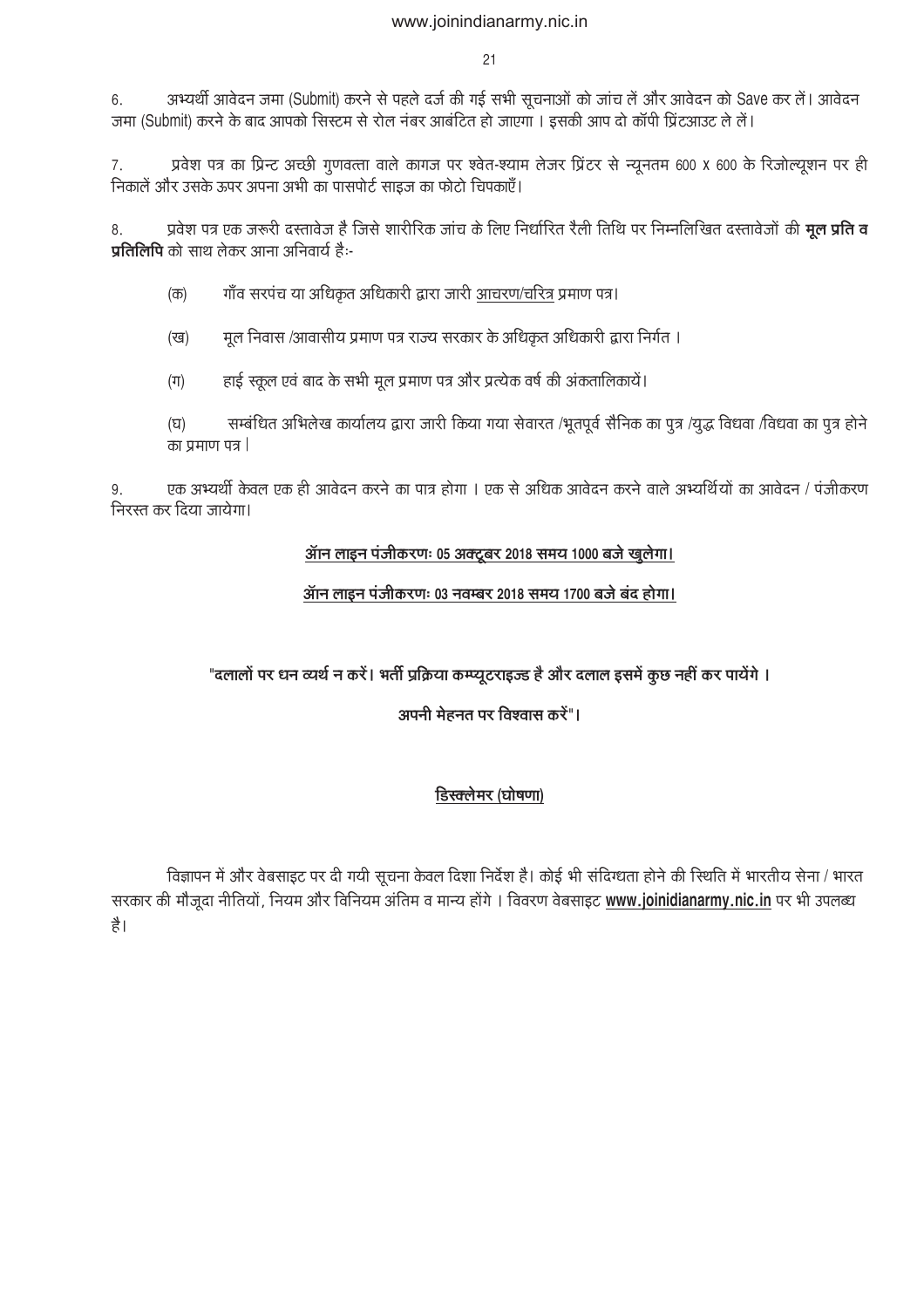### <u>जूनियर कमीशन अधिकारी (धर्मशिक्षक) 87 एवं 88 पाठ्यक्रम के लिए आवेदन पत्र का प्रारूप</u> <u>केवल पंडित गोरखा, मौलवी( शिया) तथा बौद्ध संन्यासी संवर्ग के सिविल अभ्यर्थियों के लिए</u>

|     | रोल नं. ) ------------------(कार्यालय द्वारा भरा जाए)                                                                                             |                                 |                                    |
|-----|---------------------------------------------------------------------------------------------------------------------------------------------------|---------------------------------|------------------------------------|
|     | भाग - । : व्यक्तिगत जानकारी                                                                                                                       |                                 |                                    |
| 1.  |                                                                                                                                                   |                                 |                                    |
| 2.  | पिता का नाम) ----------------------------------                                                                                                   |                                 |                                    |
| 3.  | <u>स्थाई निवास का पता.</u>                                                                                                                        |                                 | 3.5 से.मी. X 4.5<br>से.मी. आकार का |
|     | गांव /कलोनी/स्थानीय-------------------------                                                                                                      | डाकघर ----------------------    | पासपोर्ट फोटो                      |
|     | तहसील/ताल्लुका --------------                                                                                                                     | जिला -----------------------    | चिपकाएं                            |
|     | राज्य ------------------------                                                                                                                    | पिन -------------------------   |                                    |
|     | दूरभाष न STD कोड सहित /मोबाइल न). ------------                                                                                                    |                                 |                                    |
| 4.  | वर्तमान पता.                                                                                                                                      |                                 |                                    |
|     | गांव /कलोनी/स्थानीय ------------------------                                                                                                      | डाकघर ----------------------    |                                    |
|     | तहसील/ताल्लुका --------------                                                                                                                     | जिला -----------------------    |                                    |
|     | राज्य -----------------------                                                                                                                     | पिन -------------------------   |                                    |
|     | दूरभाष न STD कोड सहित /मोबाइल न.  ------------                                                                                                    | ई-मेल ------------------------  |                                    |
| 5.  | जाति/जनजाति ----------------                                                                                                                      | धर्म -------------------------- |                                    |
|     | राष्ट्रीयता ----------------------                                                                                                                | मातृभाषा ---------------------  |                                    |
| 6.  | जन्मतिथि----------------------<br>(मैट्रीक्युलेशन प्रमाण पत्र की सत्यापित प्रतिलिपि संलग्न करें)                                                  |                                 |                                    |
| 7.  | वैवाहिक स्थिति :<br>विवाहित/अविवाहित<br>(यदि विवाहित हैं तो मजिस्ट्रेट द्वारा जारी किया गया प्रमाण पत्र संग्लग्न करें कि आपकी सिर्फ एक पत्नि है।) |                                 |                                    |
| 8.  | अन्य विशेष उपलब्धियॉ (खेल / शिक्षा) (क ) ---------------- (ख ) ------------- (ग ) -----------------                                               |                                 |                                    |
| 9.  | सेवारत/ भूतपूर्व सैनिक का पुत्र/ युद्ध विधवा/ विधवा का पुत्र :<br>(अगर हां तो सेर्टिफिकेट की सत्यापित प्रतिलिपि नत्थी करें)                       | हाँ / नहीं                      |                                    |
| 10. | पिछली /वर्तमान नौकरी की जानकारी<br>(यदि हाँ तो संस्था से प्राप्त अनापत्ति प्रमाण पत्र की सत्यापित प्रतिलिपि संलग्न करें।)                         | (हाँ या नहीं )                  |                                    |
|     |                                                                                                                                                   |                                 |                                    |

| क्रमाक | कार्यालय का नाम (सम्पूर्ण पता<br>टेलिफोन नम्बर सहित) | पद | अवस्थि | टिप्पणी |
|--------|------------------------------------------------------|----|--------|---------|
|        |                                                      |    |        |         |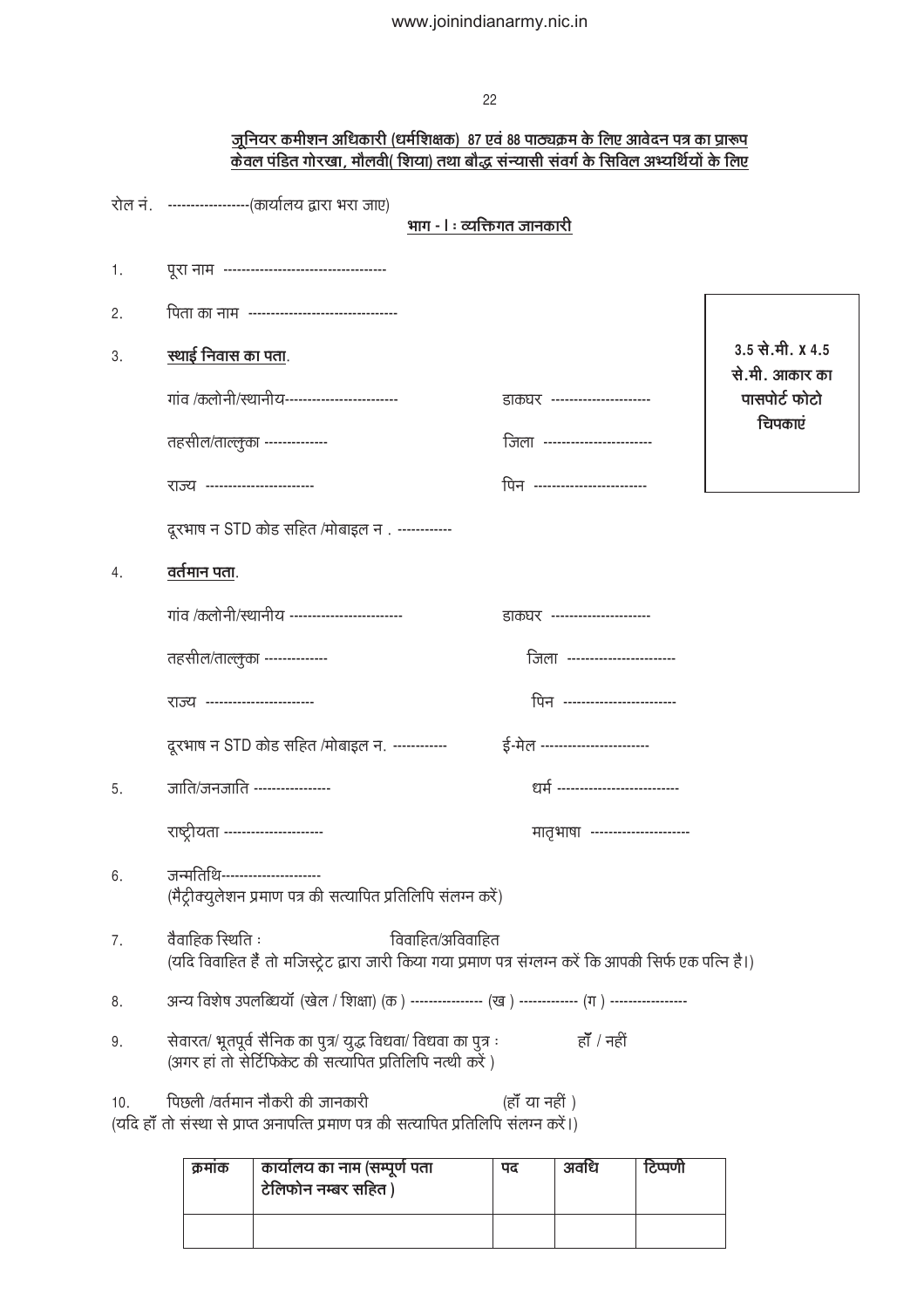23

### भाग -॥ : योग्यताऍ

#### धार्मिक शैक्षणिक योग्यताएँ  $11.$

| क्रमाक | उत्तीर्ण परीक्षा | विषय | वष | सस्थान | बोर्ड/विश्वविद्यालय | श्रणी<br>(डिवीजन) | प्रतिशत |
|--------|------------------|------|----|--------|---------------------|-------------------|---------|
|        |                  |      |    |        |                     |                   |         |

टिप्पणी :- प्रमाणपत्र / अंकतालिकाओ की सत्यापित प्रतिलिपि / जेरॉक्स कॉपी अवश्य संलग्न करें

#### $12.$ भाषा.

| क्रमाक | भाषा | उत्तीर्ण<br>परीक्षा | निपुणता              | टिप्पणी |
|--------|------|---------------------|----------------------|---------|
|        |      |                     | पढ़ना /लिखना / बोलना |         |

### भाग -III : घोषणा

#### मैं प्रमाणित करता हूँ किः- $13<sup>°</sup>$

उपरोक्त सूचना मेरी पूर्ण जानकारी और विश्वास के अनुसार सत्य है और यदि उपरोक्त कोई सूचना ग़लत/झूठी/अपूर्ण  $(\overline{\Phi})$ पायी गई तो मुझे अयोग्य ठहराया जा सकता है।

मैं अच्छी तरह जानता हूँ कि भर्ती निःशूल्क है और किसी भी एजेंसी को धन देने की आवश्यकता नहीं है। यदि किसी  $(\overline{\mathtt{cg}})$ ्<br>स्तर पर यह पता चलता है कि मैंने भर्ती होने के लिए धन दिया है तो मुझे नौकरी के अयोग्य समझा जा सकता है या नौकरी से निकाला जा सकता है।

अनुवीक्षण (स्क्रीनिंग) तथा चयन प्रक्रिया के दौरान मुझे लगने वाली किसी भी प्रकार की चोट/दूर्घटना के लिए मैं किसी  $(\pi)$ भी प्रकार के मुआवजे का दावा नहीं करूंगा।

- मैं घोषणा करता हूँ कि मैं निम्नलिखित प्रमाण पत्रों की सत्यापित छायाप्रति संलग्न कर रहा हूँ:-14.
	- आचरण/चरित्र प्रमाण पत्र।  $(\overline{\Phi})$
	- हाई स्कूल प्रमाण पत्र।  $(\overline{g})$
	- इण्टरमीडिएट (10+2) प्रमाण पत्र।  $(\pi)$
	- धार्मिक शैक्षिक योग्यता का प्रमाण पत्र  $(\overline{u})$
	- धार्मिक शैक्षिक योग्यता के प्रत्येक वर्ष की अलग-अलग अंक तालिकायें  $(3)$ 
		- द्वितीय वर्ष ततीय वर्ष  $(i)$ प्रथम वर्ष (ii)  $(iii)$

 $(\overline{u})$ 

धार्मिक शैक्षिक योग्यता में स्नातकोत्तर उपाधि के प्रत्येक वर्ष की अलग-अलग अंक तालिकायें

- प्रथम वर्ष (ii) द्वितीय वर्ष  $(i)$
- मूल निवास / आवासीय प्रमाण पत्र।  $(\overline{u})$

सम्बंधित अभिलेख कार्यालय द्वारा जारी किया गया सेवारत/ भूतपूर्व सैनिक का पूत्र/ युद्ध विधवा/ विधवा का पूत्र होने (छ) का प्रमाण पत्र।

तिथिः

(अभ्यर्थी के हस्ताक्षर)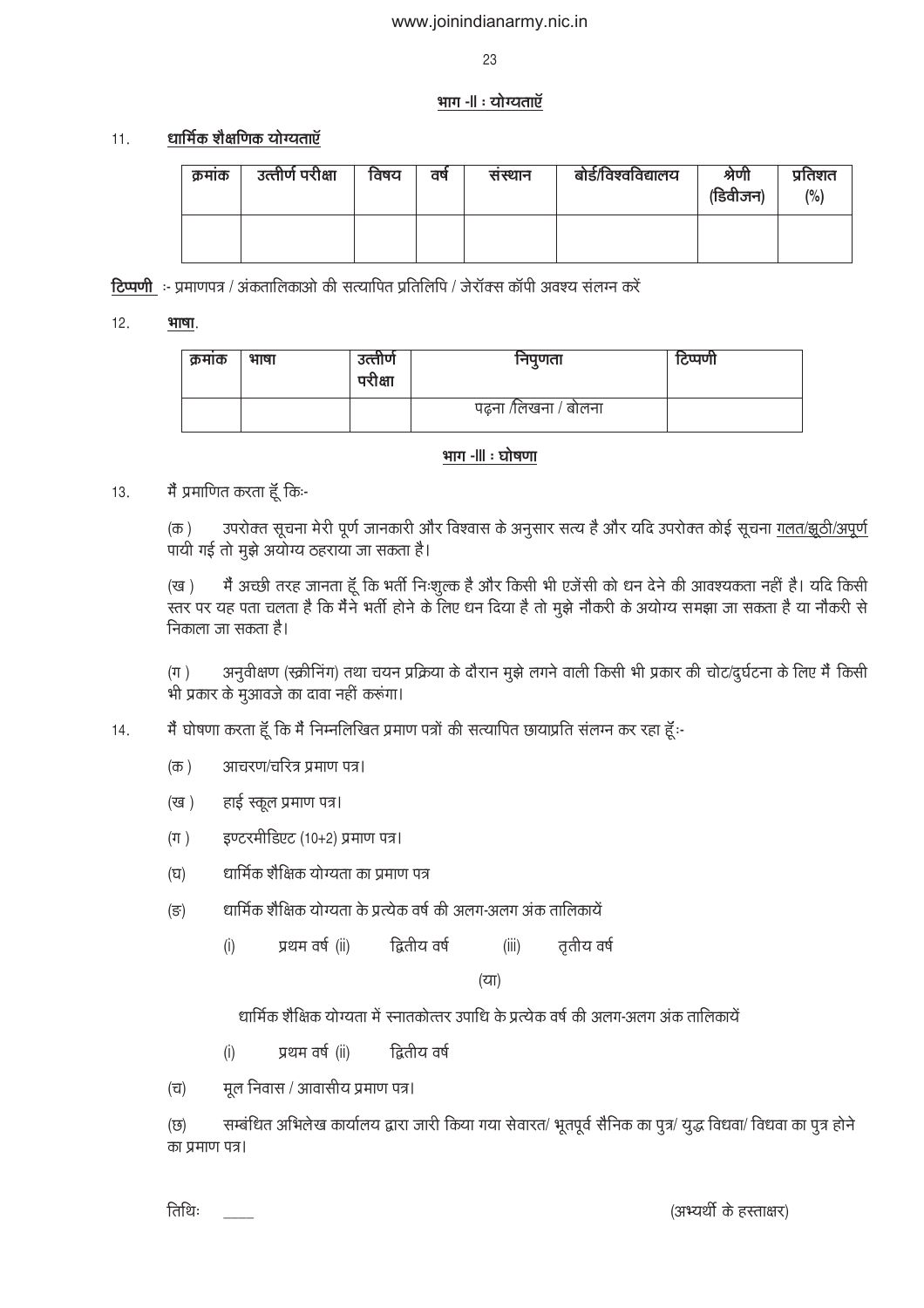### सेवारत सैनिकों के लिए निर्देशः-

अभ्यर्थी को चाहिए कि आवेदन निर्धारित प्रारूप पर भर कर पैरा 9(इ) में दिए अपने सबंधित पते पर ही भेजें। आवेदन पत्र के  $\mathbf{1}$ . लिफाफे पर बाहर सबसे ऊपर लाल स्याही से "जूनियर कमीशन अफसर (धर्मशिक्षक) आर आर टी 87 एवं 88 पाठयक्रम" के लिए आवेदन लिखा होना चाहिए।

किसी भी समय यदि अभ्यर्थी एक से अधिक मुख्यालय भर्ती कार्यालय से आवेदन करता हुआ पाया गया तो उसका आवेदन रद्द  $2.$ कर दिया जायगा तथा उसके खिलाफ अनुशासनात्मक कार्यवाही की जाएगी ।

आवेदन पत्र की अग्रिम प्रति को सभी आवश्यक दस्तावेजों के साथ सम्बंधित भर्ती कार्यालय को भेजें (**सैनिक अभ्यर्थी के**  $\mathcal{S}$ पदस्थापना के सबसे नजदीक)।

आवेदन पत्र दिये गए प्रारूप के अनुसार हस्तलिखित या A4 कागज पर टाईप कर के सम्बंधित भर्ती कार्यालय को भेजें । सम्बंधित  $4.$ भर्ती कार्यालयों के पते विज्ञप्ति के अंत में दिया गया है।

आवेदन पत्र मे निर्धारित स्थान पर अपना नवीनतम पासपोर्ट साइज का फोटो (बिना धूप के चश्मे मे साथ लिया हुआ) चिपकाये। 5. पोलोराइड कैमरा या कम्प्यूटर से लिया गया फोटो स्वीकार नहीं किया जायेगा । इसके अतिरिक्त एक और पासपोर्ट आकार का सत्यापित फोटो आवेदन के साथ संलग्न करें।

आवेदन पत्र के साथ डाक विभाग द्वारा जारी टिकट लगा हुआ एवम अपना पिन कोड सहित वर्तमान पता लिखा हुआ तीन रजिस्ट्री  $6.$ पत्र अवश्य संलग्न करें जिसमें प्राप्ती पत्र/बूलावा सूचना पत्र/निरस्त पत्र को प्रेषित किया जा सके ।

जिस उम्मीदवार का आवेदन पत्र पहले अस्वीकार किया जा चुका है लेकिन यदि वह भर्ती के लिए योग्य है और आयु सीमा के 7. अंतर्गत आता है तो वह दुबारा आवेदन कर सकता है।

अपूर्ण आवेदन पत्र को रदद कर दिया जाएगा। 8.

### आवेदन पत्र प्राप्त करने की अंतिम तारीख: 18 नवम्बर 2018

# "दलालों पर धन व्यर्थ न करें।

# भर्ती प्रक्रिया कम्प्यूटराइज्ड है और दलाल इसमें कुछ नहीं कर पायेंगे ।

### अपनी मेहनत पर विश्वास करें "।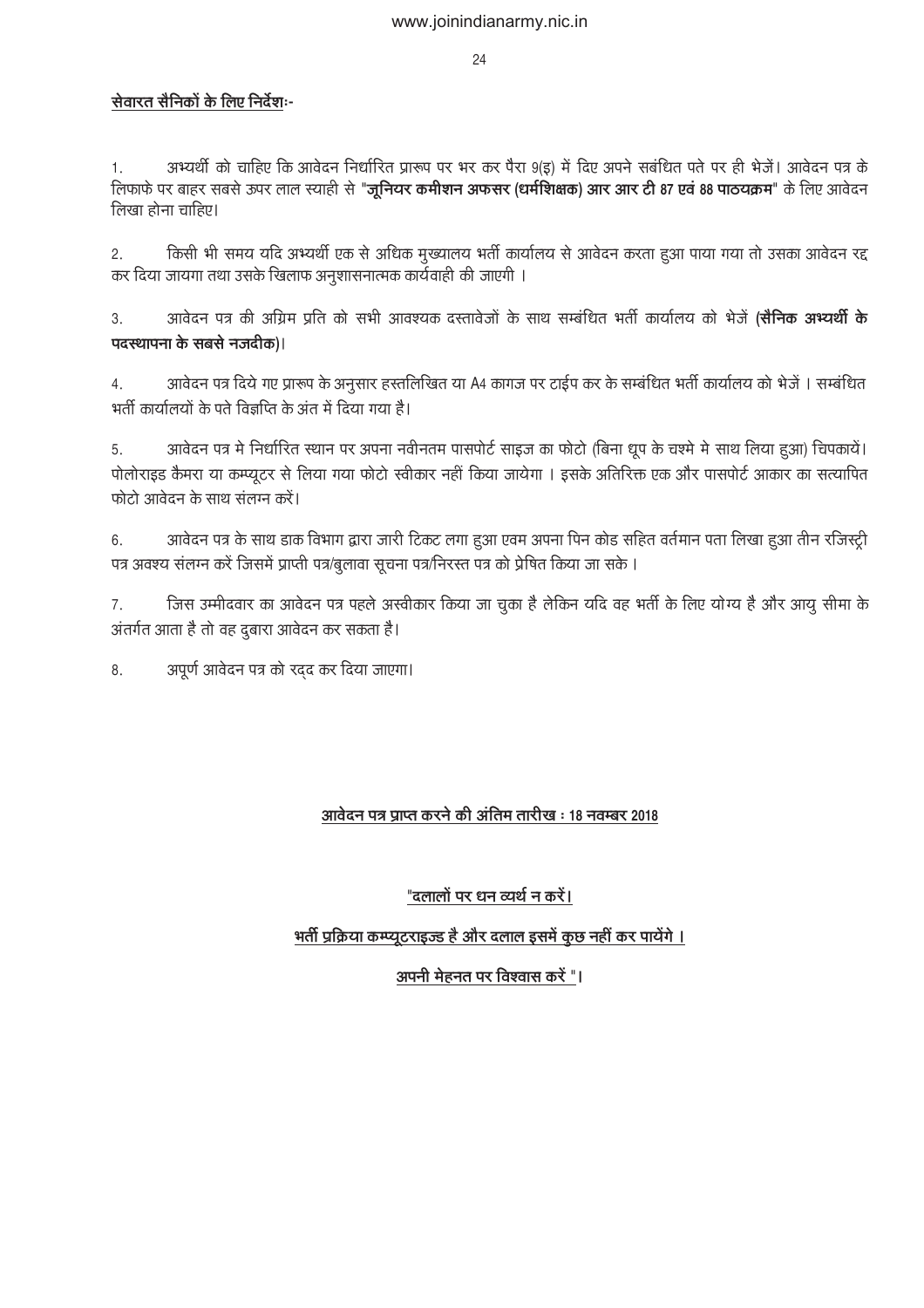25

# <u>मुख्यालय भर्ती कार्यालयों के पते</u>.

| क्रम संख्या | पता                                           | राज्य, केन्द्र शासित प्रदेश तथा जिला                     |
|-------------|-----------------------------------------------|----------------------------------------------------------|
| (1)         | मुख्यालय भर्ती कार्यालय, अम्बाला              | हरियाणा (गुड़गाँव, फरीदाबाद, पलवल और मेवात को छोडकर)     |
|             | चन्द्रशेखर मार्ग,अम्बाला छावनी-133001         | चंडीगढ और हिमाचल प्रदेश के लिए                           |
| (2)         | मुख्यालय भर्ती कार्यालय, बंगलोर               | कर्नाटक, केरल और लक्षद्वीप के लिए                        |
|             | 148, फील्ड मार्शल के एम करियप्पा मार्ग        |                                                          |
|             | बंगलौर - 560025                               |                                                          |
| (3)         | मुख्यालय भर्ती कार्यालय, चेन्नई               | तमिलनाडु, आन्ध्रप्रदेश, तेलंगाना, पांडिचेरी और अण्डमान   |
|             | फोर्ट सेंट जार्ज,चैन्नई -600009               | निकोबार के लिए                                           |
| (4)         | मुख्यालय भर्ती कार्यालय, दानापुर              | बिहार और झारखंड के लिए                                   |
|             | दानापुर छावनी - 801503                        |                                                          |
| (5)         | स्वतंत्र भर्ती कार्यालय, दिल्ली कैंट          | दिल्ली, गुड़गाँव, फरीदाबाद, पलवल और मेवात के लिए         |
|             | दिल्ली कैंट - 110010                          |                                                          |
| (6)         | मुख्यालय भर्ती कार्यालय, जबलपुर               | मध्यप्रदेश और छत्तीसगढ़ के लिए                           |
|             | टी-23, रिज रोड, जबलपुर - 482001               |                                                          |
| (7)         | मुख्यालय भर्ती कार्यालय, जयपुर                | राजस्थान के लिए                                          |
|             | शास्त्री नगर, पोस्ट बाक्स नं. - 35            |                                                          |
|             | जयपुर (राजस्थान) - 302016                     |                                                          |
| (8)         | मुख्यालय भर्ती कार्यालय, जालंधर               | पंजाब और जम्मू कश्मीर के लिए                             |
|             | जालंधर छावनी - 144005                         |                                                          |
| (9)         | मुख्यालय भर्ती कार्यालय, कोलकाता              | पश्चिम बंगाल, सिक्किम और उड़ीसा के लिए                   |
|             | 1-गोखले मार्ग, कोलकाता -700020                |                                                          |
| (10)        | मुख्यालय भर्ती कार्यालय, लखनऊ                 | उत्तर प्रदेश और उत्तराखण्ड के लिए                        |
|             | 236, महात्मा गॉधी रोड,                        |                                                          |
|             | लखनऊ छावनी, पिन - 226002                      |                                                          |
| (11)        | मुख्यालय भर्ती कार्यालय, पुणे                 | महाराष्ट्र, गोवा, गुजरात, दादर एव नगर हवेली और दमन एवं   |
|             | नं. 3, राजेन्द्र सिंह जी मार्ग, पुणे - 410001 | दीव के लिए                                               |
| (12)        | मुख्यालय भर्ती कार्यालय, शिलांग               | असम, अरुणाचल प्रदेश, मणिपुर, मेघालय, नागालैंड और         |
|             | शिलांग - 793001                               | त्रिपुरा                                                 |
| (13)        | गोरखा भर्ती डिपो, कुनराघाट                    | पंडित (गोरखा ) संवर्ग के लिए                             |
|             | पिन -901108 मार्फत 56 सेना डाक घर             |                                                          |
| (14)        | लद्दाख स्काउट रेजिमेंटल केंद्र पिन -          | लद्दाखी मुस्लिम शिया तथा बौद्ध संन्यासी महायान संवर्ग के |
|             | 910368मार्फत 56 सेना डाक घर                   | लिए (सिक्किम राज्य के अभ्यर्थियों के अलावा)              |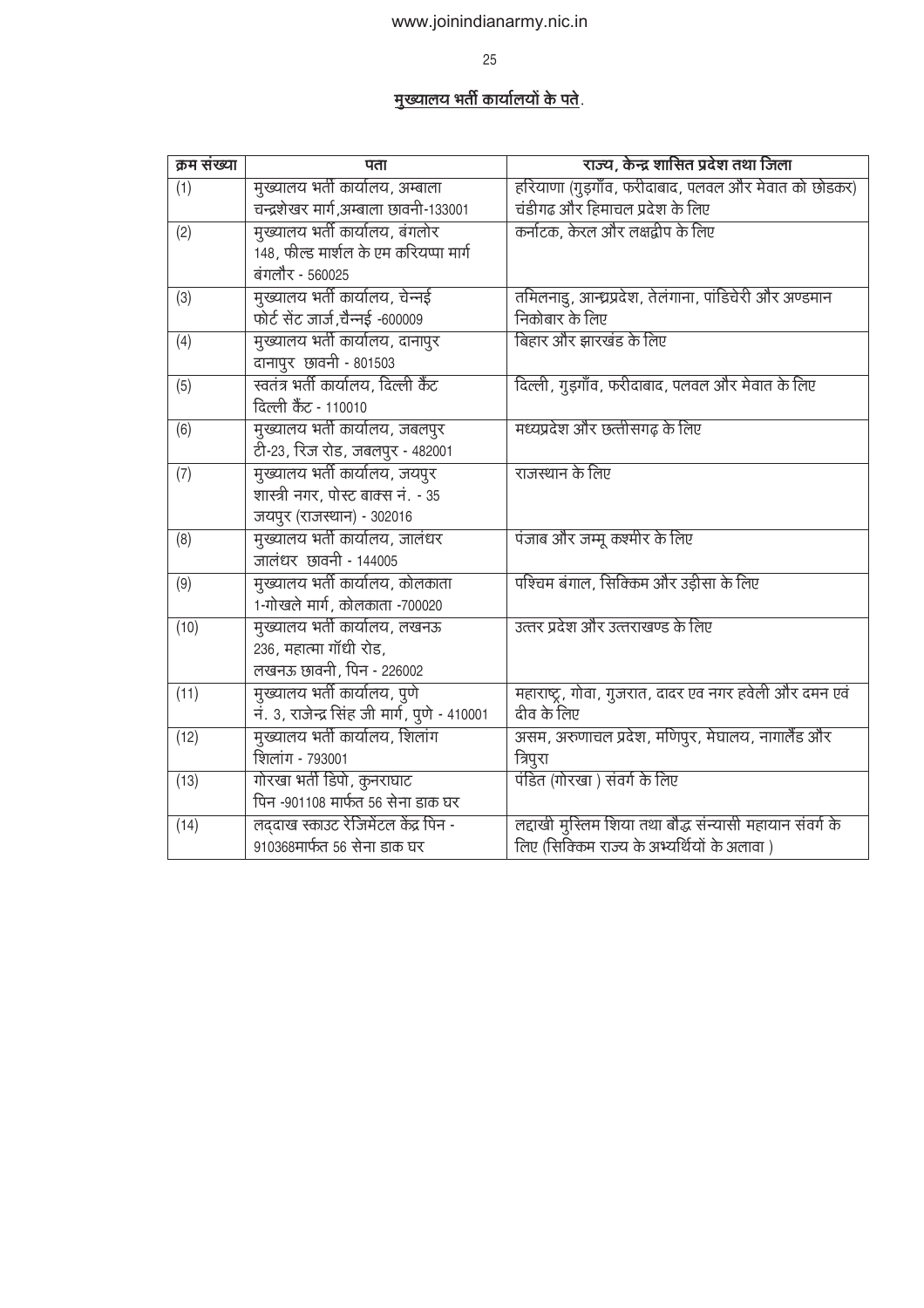26

### <u>जूनियर कमीशन अधिकारी (धर्मशिक्षक) 87 एवं 88 पाठ्यक्रम के लिए आवेदन पत्र का प्रारूप</u> <u>केवल सेवारत सैनिक अभ्यर्थियों के पुनः प्रवेश के लिए</u>

|     | रोल नं. _____________________                                                  |                                                                                                     |                                    |
|-----|--------------------------------------------------------------------------------|-----------------------------------------------------------------------------------------------------|------------------------------------|
|     |                                                                                | भाग - । : व्यक्तिगत जानकारी                                                                         |                                    |
| 1.  |                                                                                |                                                                                                     |                                    |
| 2.  |                                                                                |                                                                                                     | 3.5 से.मी. X 4.5<br>से.मी. आकार का |
| 3.  | स्थाई निवास का पता.                                                            |                                                                                                     | पासपोर्ट फोटो<br>चिपकाएं           |
|     |                                                                                |                                                                                                     |                                    |
|     | डाकघर __________________                                                       | तहसील/ताल्लुका __________________                                                                   |                                    |
|     | <u>जिला ________________</u>                                                   | <u>राज्य ________________________</u>                                                               |                                    |
|     |                                                                                |                                                                                                     |                                    |
| 4.  | <u>वर्तमान यूनिट का पता.</u>                                                   |                                                                                                     |                                    |
|     | यूनिट ___________________________                                              | पिन ________________________________                                                                |                                    |
|     |                                                                                |                                                                                                     |                                    |
|     | मोबाइल न _________________________                                             |                                                                                                     |                                    |
| 5.  | <u>अगला उच्च मुख्यालय.</u>                                                     |                                                                                                     |                                    |
|     | मुख्यालय _____________________                                                 |                                                                                                     |                                    |
|     | मार्फत ___ <b>_____________________ सेना डाक घ</b> र                           |                                                                                                     |                                    |
| 6.  | जाति/जनजाति _______________                                                    | धर्म ____________                                                                                   |                                    |
|     | राष्ट्रीयता __________________               मातृभाषा _________________        |                                                                                                     |                                    |
|     |                                                                                | 7. जन्मतिथि ______________(मैट्रीक्युलेशन) प्रमाण पत्र की सत्यापित / जेरॉक्स प्रतिलिपि संलग्न करें) |                                    |
| 8.  | वैवाहिक स्थिति :                                                               | विवाहित/अविवाहित                                                                                    |                                    |
| 9.  | धार्मिक संवर्ग<br>(पंडित / ग्रंथी / पंडित गोरखा / मौलवी शिया / बौद्ध संन्यासी) |                                                                                                     |                                    |
| 10. |                                                                                |                                                                                                     |                                    |
| 11. |                                                                                |                                                                                                     |                                    |
| 12. |                                                                                |                                                                                                     |                                    |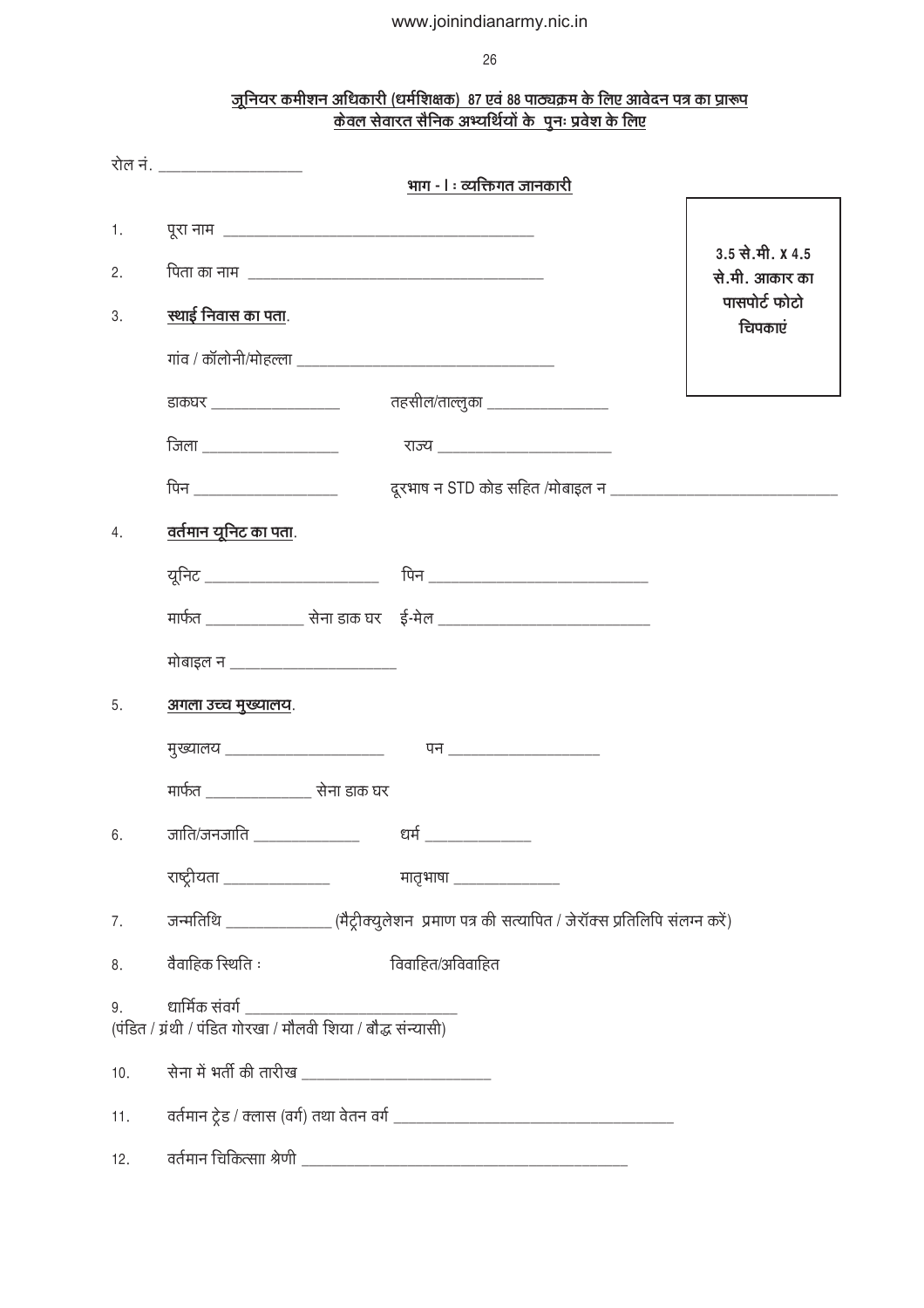27

### भाग - ॥ : योग्यताएँ

#### धार्मिक शैक्षणिक योग्यताएँ.  $13.$

| क्रमांक | उत्तीर्ण परीक्षा   विषय   वर्ष |  | संस्थान | बोर्ड/विश्वविद्यालय | श्रेणी (डिवीजन) | प्रतिशत (%) |
|---------|--------------------------------|--|---------|---------------------|-----------------|-------------|
|         |                                |  |         |                     |                 |             |
|         |                                |  |         |                     |                 |             |

टिप्पणीः- प्रमाणपत्र / अंकतालिकाओ की सत्यापित / जेरॉक्स प्रतिलिपि संलग्न करें ।

#### भाषा योग्यताएँ  $14.$

| क्रमाक | भाषा | उत्तीर्ण परीक्षा | निपुणता              | टिप्पणी |
|--------|------|------------------|----------------------|---------|
|        |      |                  | पढना / लिखना / बोलना |         |

### <u>भाग ॥ जोषणा</u>

- मैं प्रमाणित करता हूँ कि:- $15.$ 
	- मैं जूनियर कमीशन अधिकारी (धर्मशिक्षक) \_\_\_\_\_\_\_\_\_\_\_\_\_\_ वर्ग के लिए आवेदन कर रहा हूँ |  $(\overline{\Phi})$

उपरोक्त सूचना मेरी पूर्ण जानकारी और विश्वास के अनुसार सत्य है और यदि उपरोक्त कोई सूचना <u>गलत/झूठी/अपूर्ण</u> (ख) पायी गई तो मुझे अयोग्य ठहराया जाए।

मैं अच्छी तरह जानता हूँ कि भर्ती निःशुल्क है और किसी भी एजेंसी / दलाल को धन देने की आवश्यकता नहीं है।  $(\Pi)$ यदि किसी चरण पर यह पता चलता है कि मैंने भर्ती होने के लिए धन दिया है तो मुझे नौकरी के अयोग्य / विमुक्ति किया जा सकता है।

अनुवीक्षण (स्क्रीनिंग) तथा चयन प्रक्रिया के दौरान मुझे किसी भी प्रकार की चोट/दुर्घटना होने पर, मैं किसी भी प्रकार (ਬ) के मुआवजे का दावा नहीं करूंगा।

मैं घोषणा करता हूँ कि मैं निम्नलिखित प्रमाण पत्रों की सत्यापित छायाप्रति संलग्न कर रहा हूँ:-16.

- आचरण/चरित्र प्रमाण पत्र ।  $(\overline{\Phi})$
- हाई स्कूल प्रमाण पत्र । (ख)
- धार्मिक शैक्षिक योग्यता का प्रमाण पत्र  $(\Pi)$
- धार्मिक शैक्षिक योग्यता के प्रत्येक वर्ष की अलग-अलग अंक तालिकायें  $(\overline{u})$ 
	- $(i)$ प्रथम वर्ष (ii) द्वितीय वर्ष  $(iii)$ तृतीय वर्ष

 $(\overline{2}$ 

धार्मिक शैक्षिक योग्यता में स्नातकोत्तर उपाधि के प्रत्येक वर्ष की अलग-अलग अंक तालिकायें

द्वितीय वर्ष  $(i)$  $(ii)$ प्रथम वर्ष